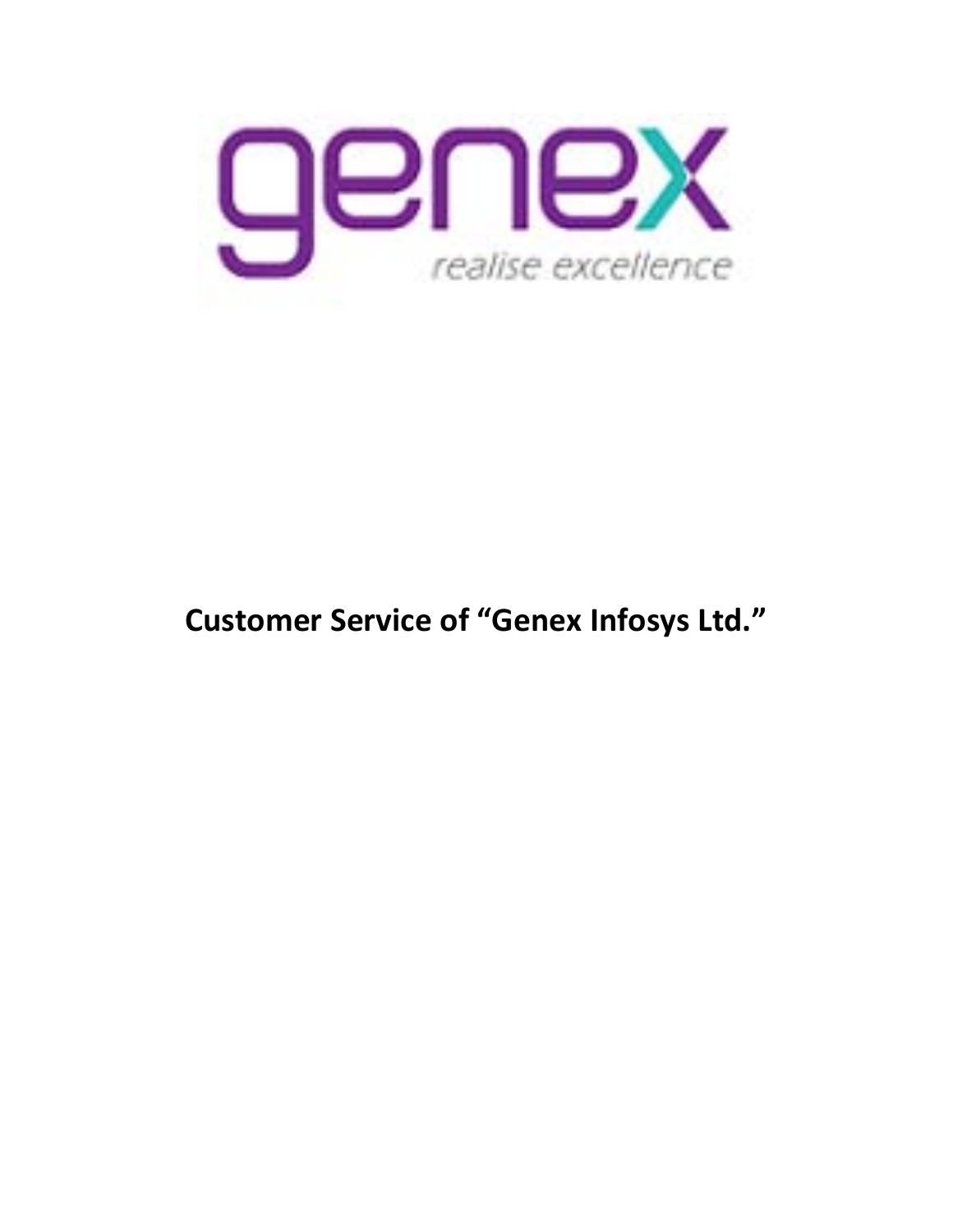### **INTERNSHIP REPORT ON**

### **Customer Service of Genex Infosys Ltd.**

An Internship Report Presented to the Faculty of BRAC Business School in Requirement for the Degree of Bachelors in Business Administration.

### **Supervised By:**

### **Suntu Kumar Ghosh**

Assistant Professor at BRAC Business School

BRAC University

### **Submitted By:**

Anik Hossain

ID: 08204062

BRAC Business School

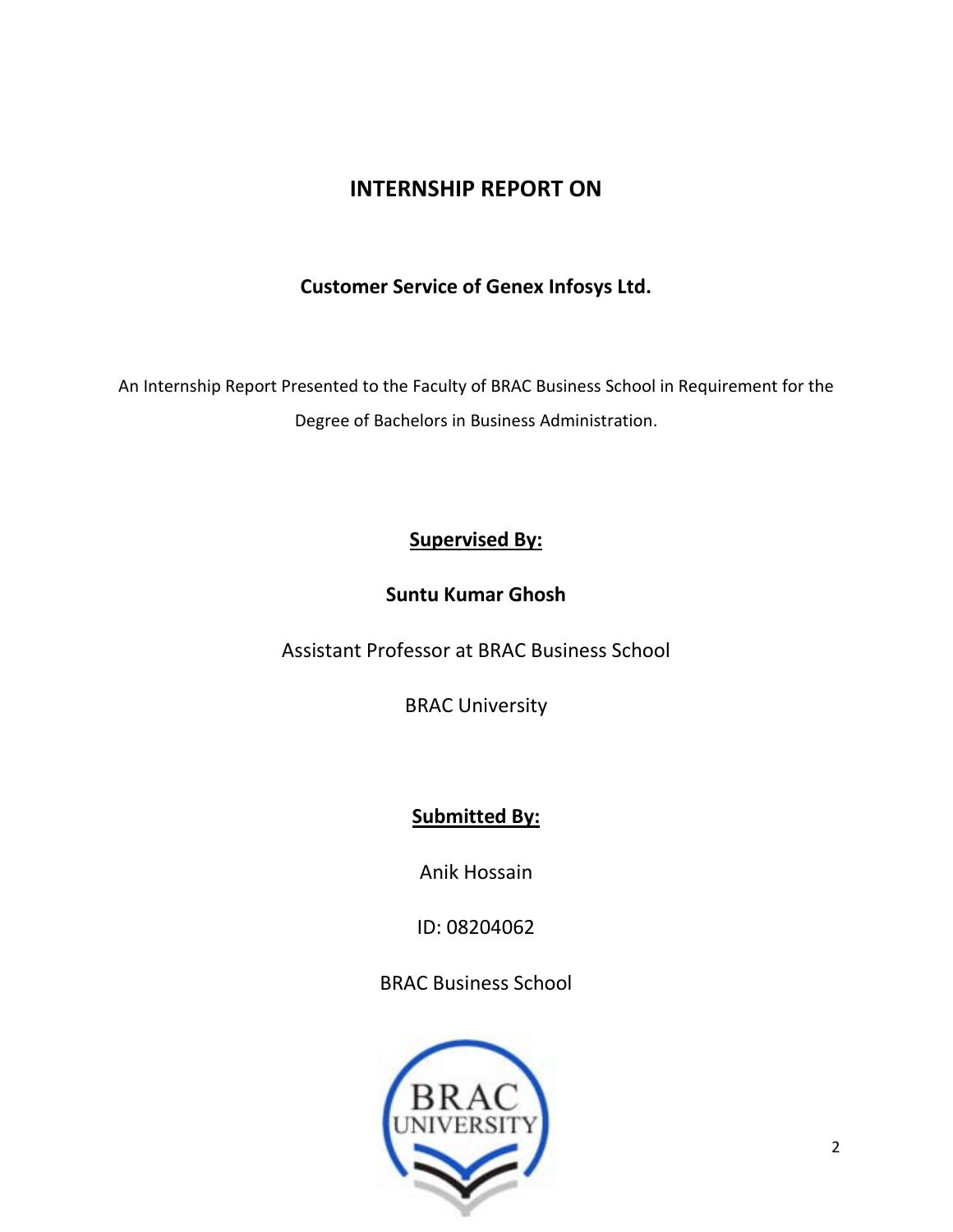# **Acknowledgement**

At first I want to thank almighty Allah for enabling me to prepare this report and finish it on time. There are some people without whom it would be impossible for me to make this report. I want to thanks them for their help.

Firstly I want to thanks my advisor Suntu Kumar Ghosh for giving the opportunity to make the report on customer service of Genex Infosys Ltd. Without his advice and instruction it would be really tough and near impossible to prepare it. I would like to thank him for his support.

Secondly, I want to thank my team leader Manir Uz Zaman for his eternal support. He guided me through my internship period, provided all relative and important information I need to prepare the report.

Finally I want to thank all people who directly or indirectly help me with information and guidance during my internship period. This experience will certainly help me in my future life.

I express my sincere gratitude to all of them.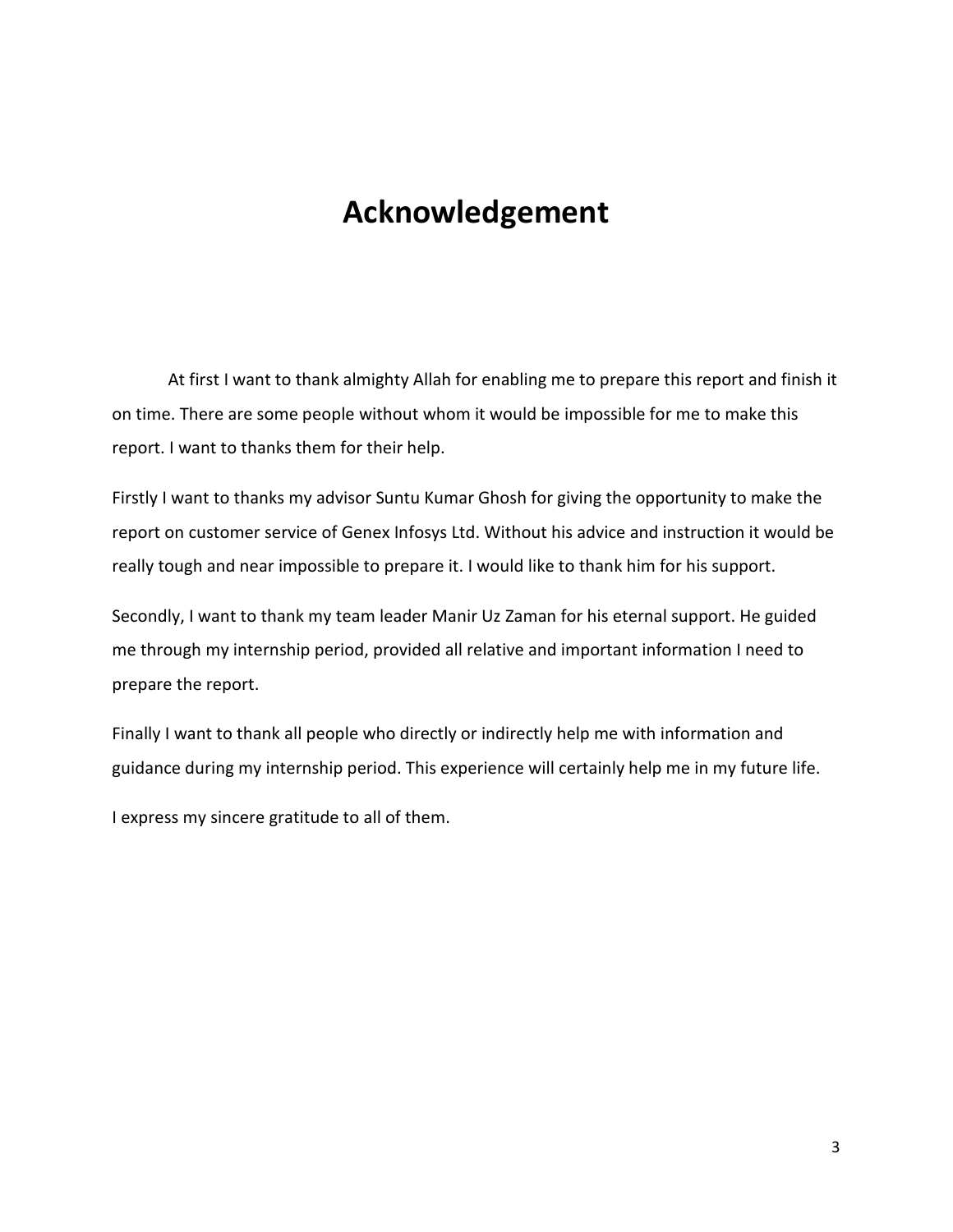# **Table of content**

| Chapter 1:Introduction:                                               |  |
|-----------------------------------------------------------------------|--|
| 1.1: Objectives of the report                                         |  |
| 1.2: Scope of the report                                              |  |
| 1.3: limitations of this report                                       |  |
| 1.4: Methodology                                                      |  |
| Chapter 2: Company overview:                                          |  |
| <b>CHAPTER 2.1: Services Genex Offers</b>                             |  |
| Chapter 2.2: Functions of Different Division at Genex Infosys Limited |  |
| Chapter 3: Job part:                                                  |  |
| <b>Chapter 4: Major findings</b>                                      |  |
| <b>Chapter 5: Recommendations:</b>                                    |  |
| <b>Chapter 6: Conclusion</b>                                          |  |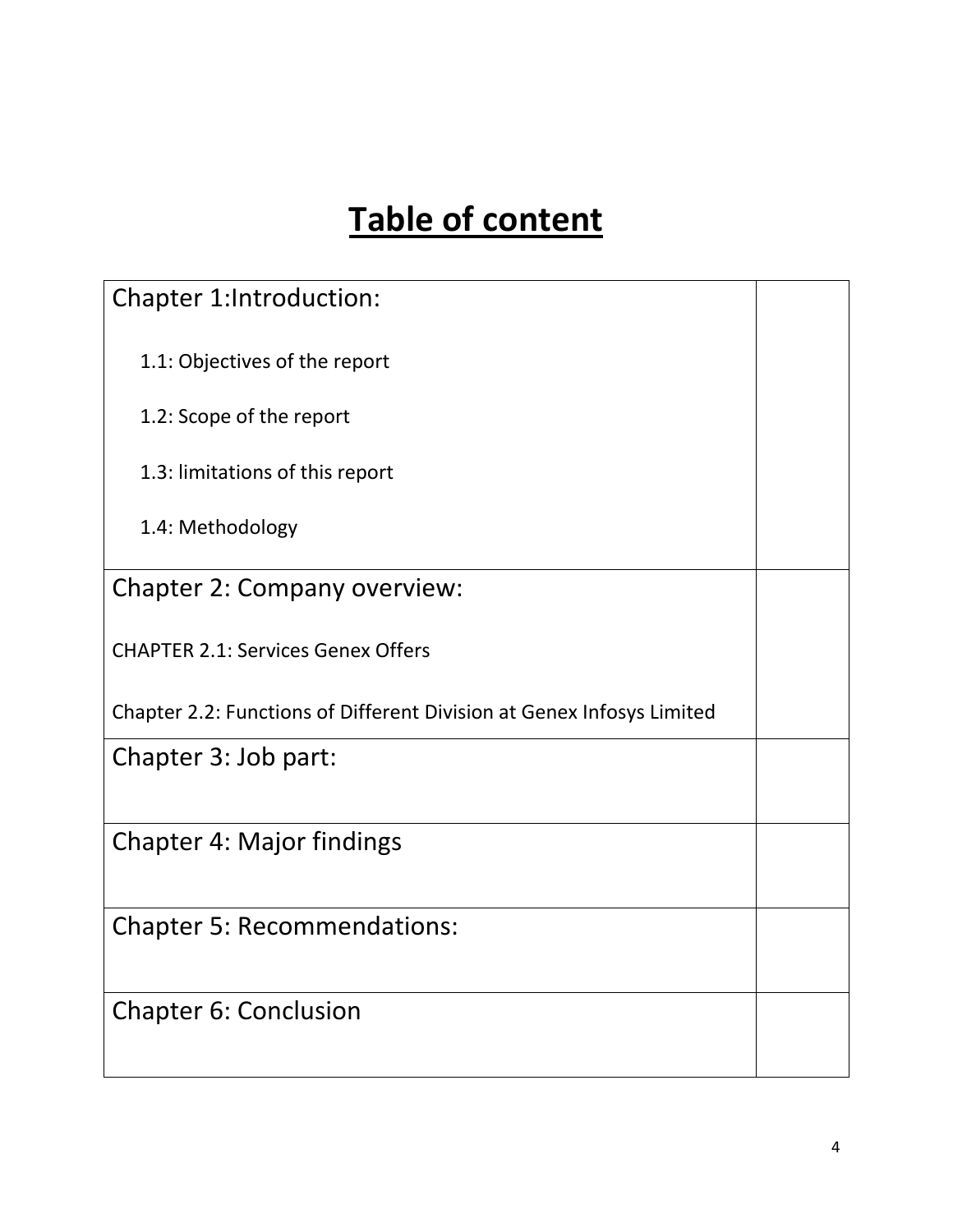# **Chapter 1: Introduction**

# **1.1: Objectives of the report**

The objectives of the report are:

- To find out how Genex Infosys Ltd provide their customer service.
- Find out the standard of the service Genex provides.
- Satisfaction level of the customers and how to achieve it
- Finding out the difficulties and challenges of the organization.
- Opportunity in this market
- Critical analysis of the market and the organization
- Recommendation

## **1.2: Scope of the report**

I have worked in the operation department of Genex Infosys Ltd. Thus I got the opportunity to get and analyze the information on how Genex Infosys ltd. Runs theirs business and satisfy the need of their consumers. Outsourced company was Robi Axiata Ltd, So overall scope is limited to how the customers of Robi Axiata ltd are being served by Genex

# **1.3: limitations of this report:**

While preparing this report I face some difficulties and challenges. Such as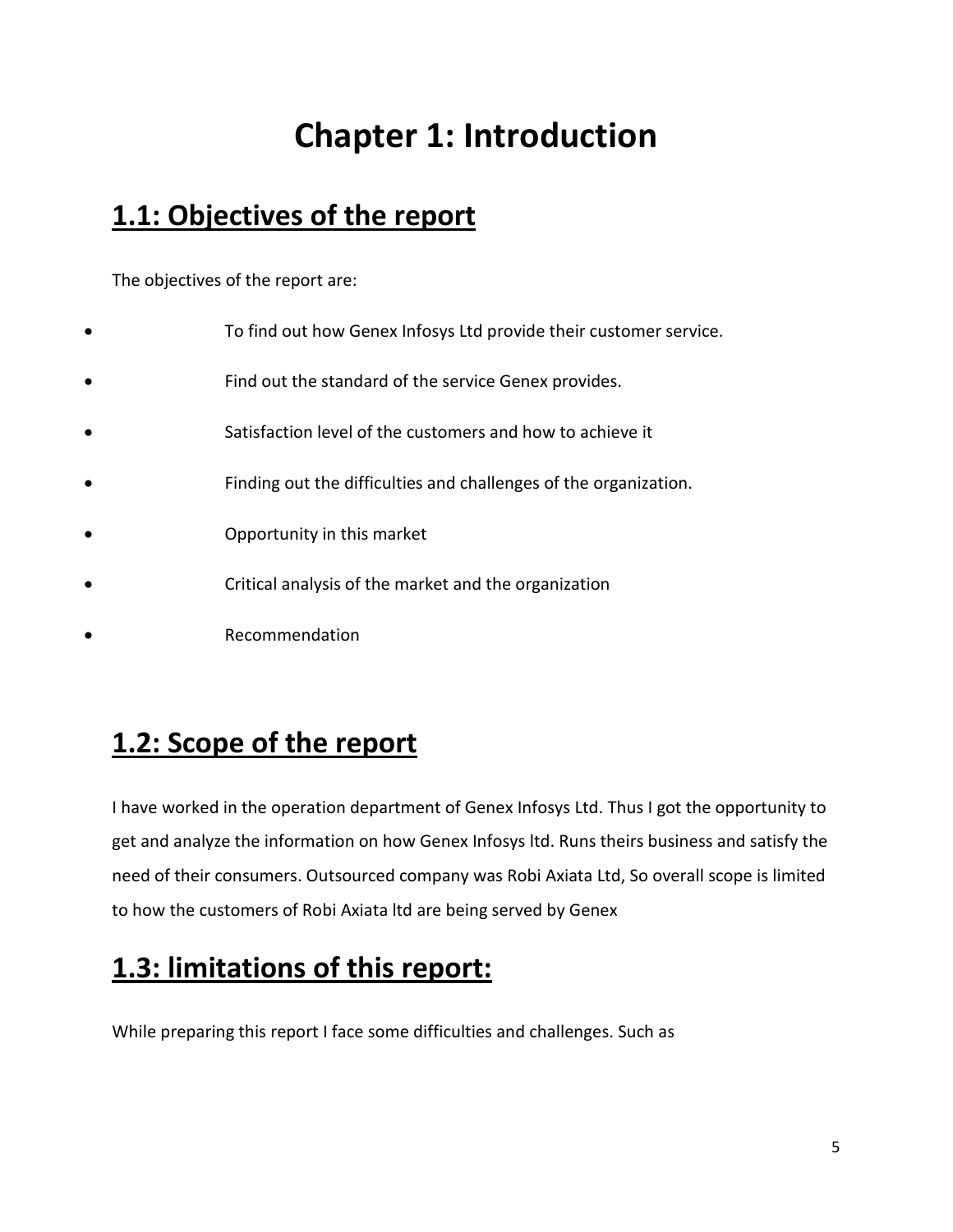- Time was not adequate for preparing the report. Twelve weeks is not enough to cover the entire area in customer relation management.
- There are some confidential information that is not included in the report due to company policy.
- As I worked in Genex, my only chance to obtain information was to interview the personnel inside Genex. There was no chance to interview its competitor's employees.

# **1.4: Methodology:**

The report is being prepared with both primary data and secondary data. Primary data is collected from personal observation during my internship program, face to face interview with employees and work experience. Secondary data is collected from websites, various journals and internal newsletter of the organization.

# **Primary Data**

• The raw data-Gathering from my own observation

# **Secondary Data**

• Information from indirect sourses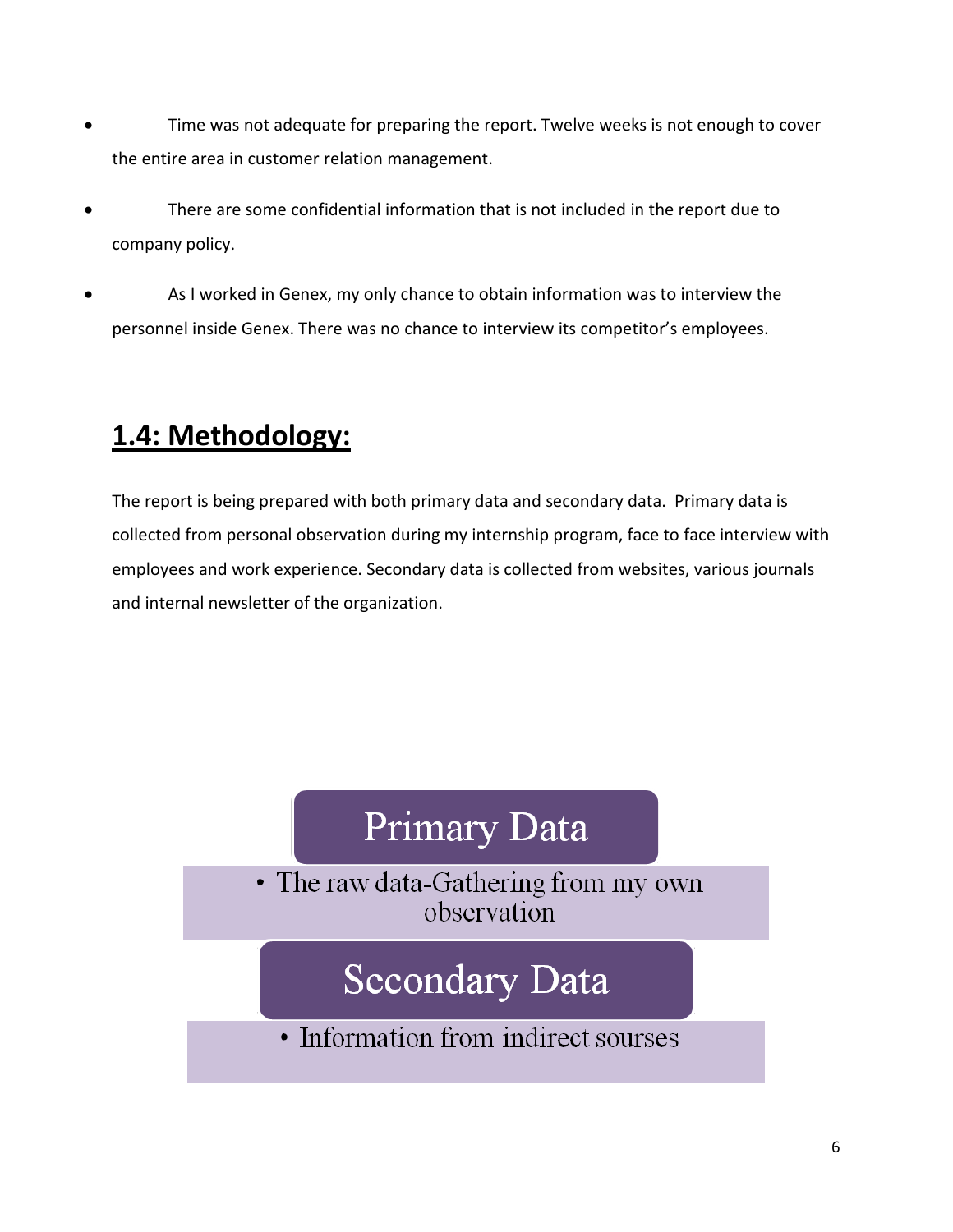# **Executive Summery**

Business Process Outsourcing is an emerging industry in Bangladesh. Scope is very high and currently very few well established companies are operating in this market.

First part of the report is mainly the introduction which consist the objective, scope, limitation and methodology of the report. It will help to understand how this report was made. Next is a brief description about Genex Infosys Ltd. their mission, vision, how they conduct their business, departments in Genex. It also includes the list of services Genex Infosys provides.

Later part of the report includes my overall work experience while working in Genex as an Intern. It also includes my learning about providing customer service and how to achieve maximum level of customer satisfaction.

Final part includes some basic finding about Genex and its service level and some recommendation that can be applied to improve or achieve maximum level of customer satisfaction as well as the amount of revenue.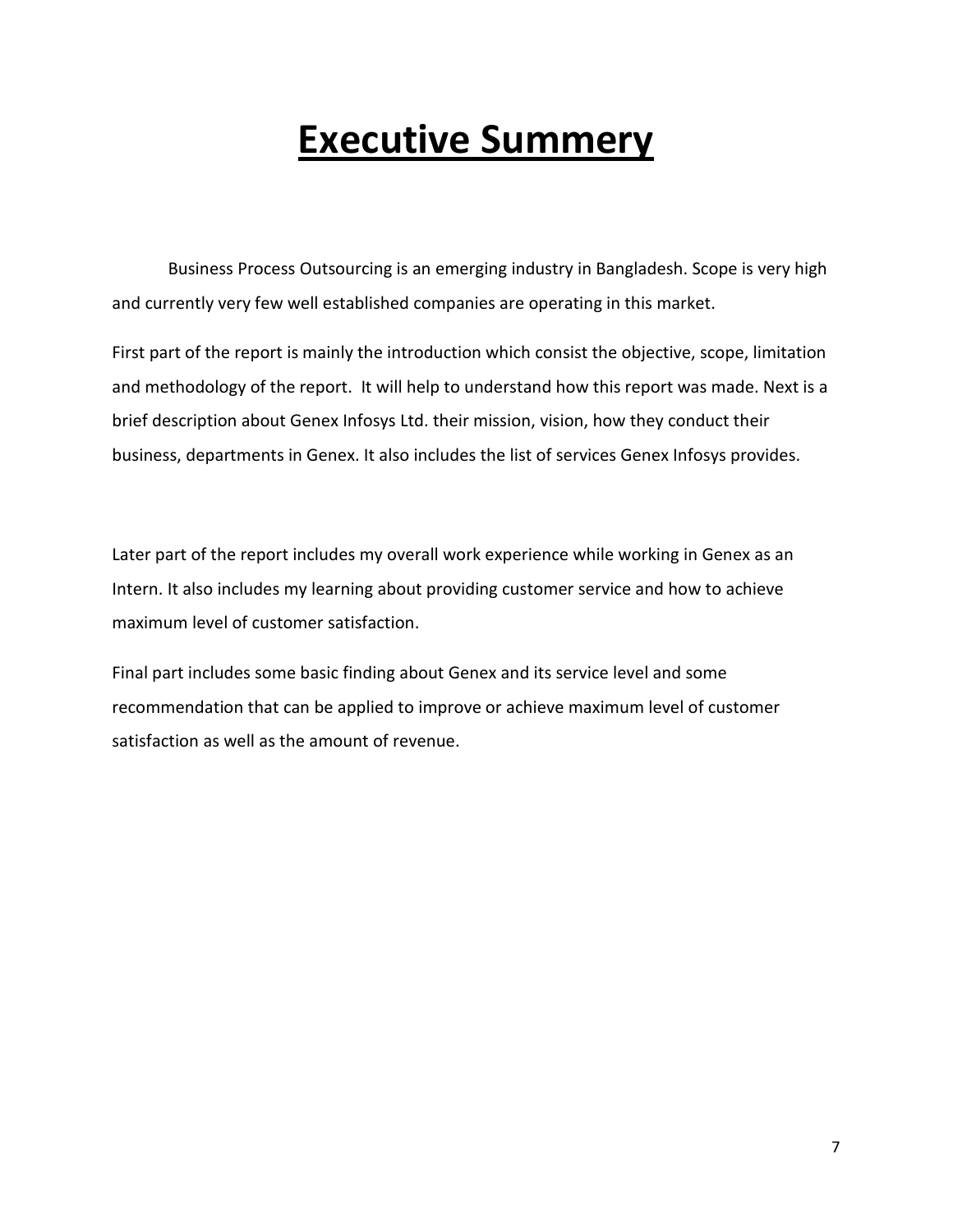# **Chapter 2: Company overview**

## **Chapter 2.1: Introduction**

### **Genex Infosys Ltd.**

Genex Infosys Limited is a concern of IPE group which mainly provides services on information technology and Business process outsourcing. It is a well-established company which started its business in Bangladesh in the year 2013. It aims to provide premium services that not only satisfy the consumer but also deliver delightful experiences. Genex is an experienced outsourcing provider which offers a wide range of customer services and accordingly provides solution based on the nature of the industry. Although they can provide various ranges of business process outsourcing, currently they provide only customers services in Bangladesh.

At present Genex Infosys Ltd. is responsible to operate the Customer Experience department of 'Robi Axiata Ltd.'. It directly operates with the customers; provide solutions to their query and problems and recommend 'Robi' any specific changes that need to be made on their services.

## **Vision:**

Vision of Genex Infosys limited is to become the leading Business process outsourcing provider in Bangladesh.

## **Mission:**

Genex's mission is to make their clients more efficient and more profitable while improving loyalty to their company brands.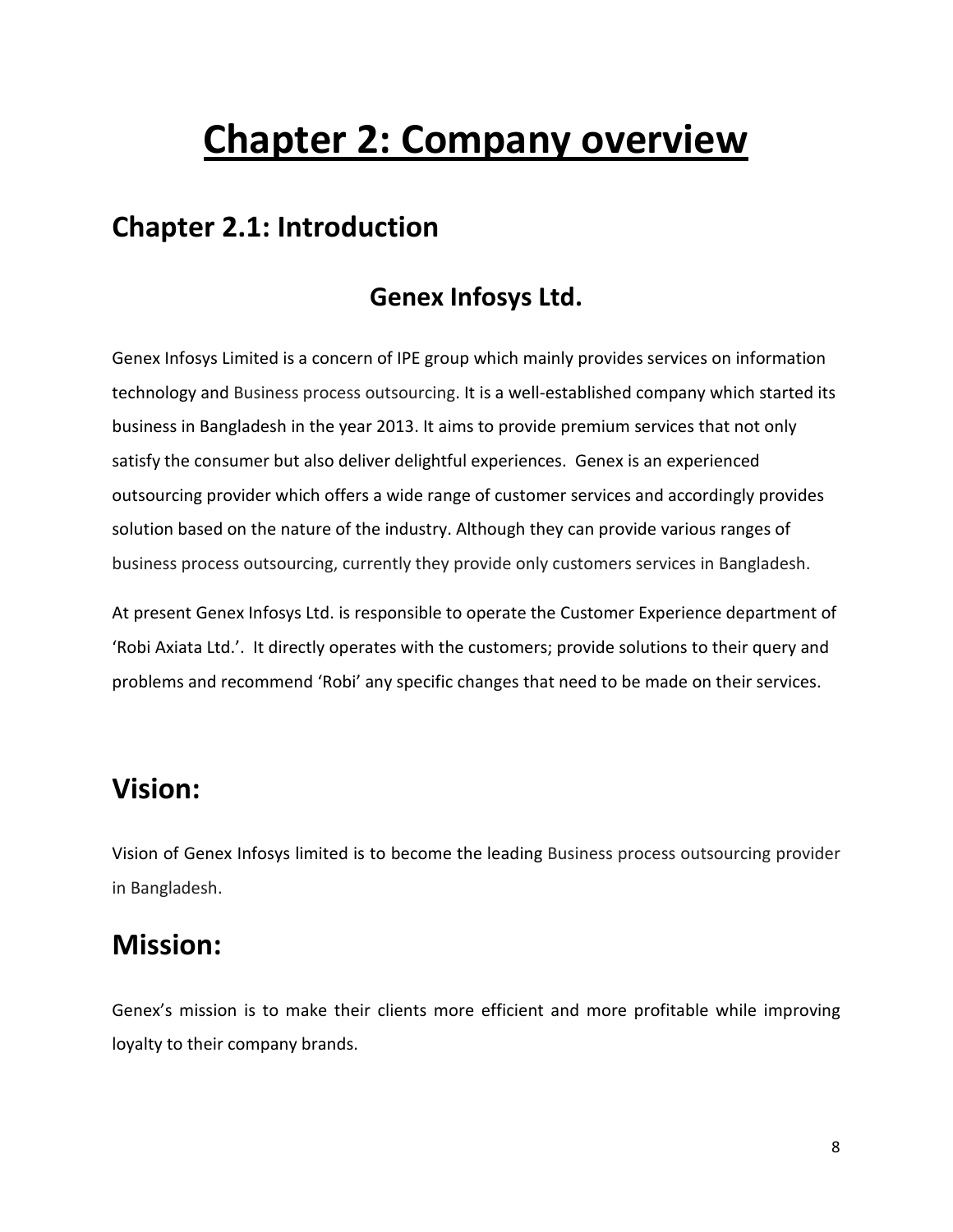# **CHAPTER 2.1: Services Genex Offers**



## **1.**BPO/ITeS:

- I. Contact Center Management
- II. Telemarketing Services
- III. Customer Lifecycle Management
- IV. E-customer services
- V. IT Help Desk Outsourcing
- VI. IT Infrastructure Management Services
- VII. Remote Monitoring and Notification Services

# **2.Solutions:**

- I. IP Contact Center Solution
- II. Voice Logger Solution
- III. Enterprise Security Solutions
- IV. Conferencing Solution
- V. IP Telephony & Gateway Solution

# **3.Services:**

- I. Data Communications Services
- II. Network Services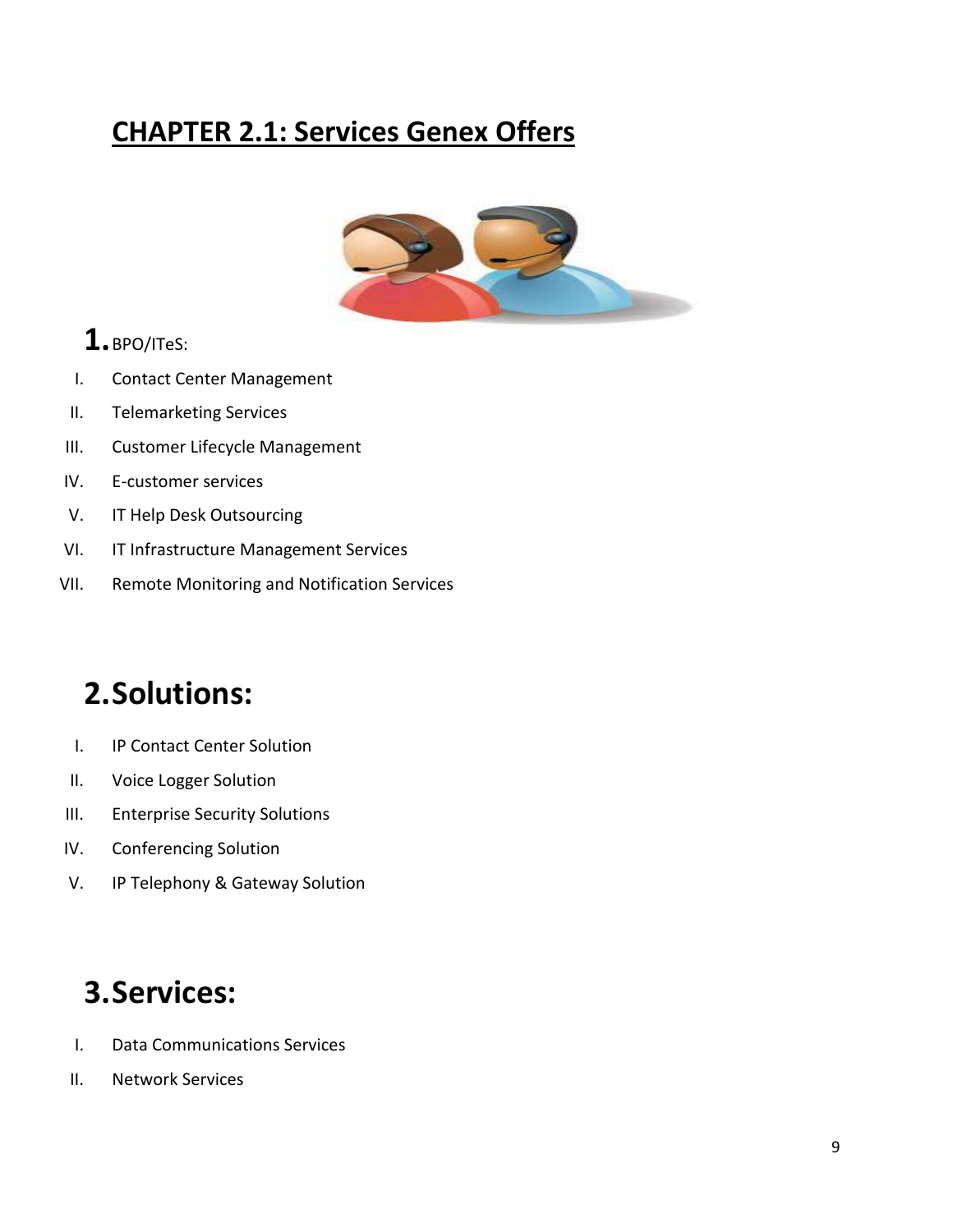- III. Managed IT Services
- IV. Web Services

# **Chapter 2.2: Functions of Different Division at Genex Infosys Limited**

- 1) Resource management
- 2) Customer Service Department
- I. Inbound department
- II. Outbound department
- III. International Roaming
- IV. Sms & e-mail
	- 3) Quality Assurance
	- 4) Complain Management
	- 5) I.T. Department
	- 6) Training Team
	- 7) Administrative Department
	- 8) CSR team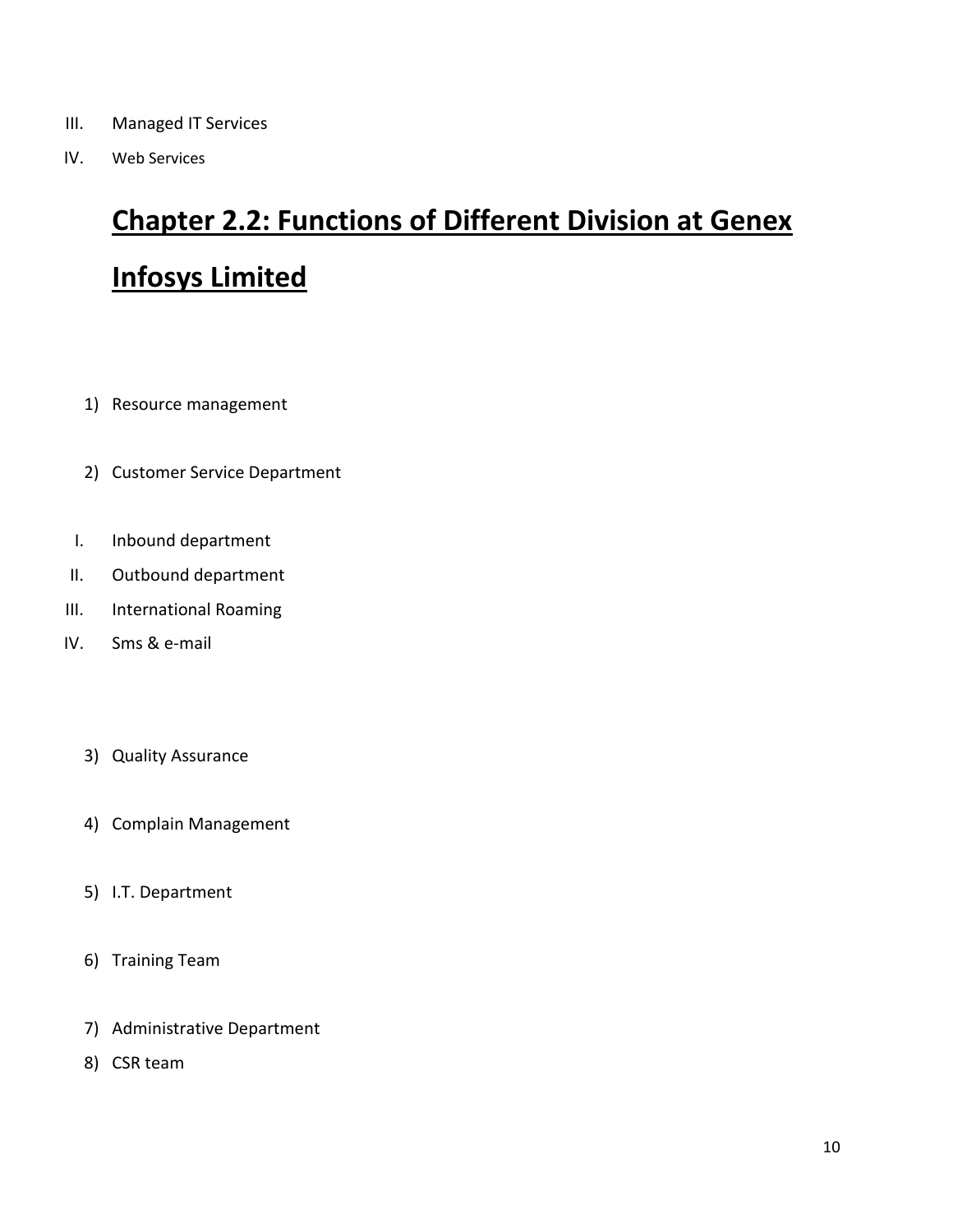#### **Resource Management:**

Resource management department is responsible for assigning duty of the existing employees as well as the upcoming agents. As most of the employees duty are on roaster basis and it changes every month task of resource management is to create a roaster according to the preference of the employees. It also creates the shifts according to which the agents do their duty. Any employee needs to change his/her duty on a specific day or a specific month first contact with this department and resource change it according to their preferences if shift is available.

#### **Customer Service Department:**

Customer Service Department is mainly the operational unit that provides the solution to the consumers according to their query and problems. It consists of four units

#### I. Inbound Unit:

Inbound Unit provides services while a consumer calls the helpline and expresses their query or problem. If the inbound executive cannot provide services during the call or the problem needs time to be solved, the he takes the information from the customer and log it in 'Complain Management Software' and the customer is told to wait a specific time which will be needed to solve the problem. Generally a problem is solved in 24-72 hours.

II. Outbound Unit: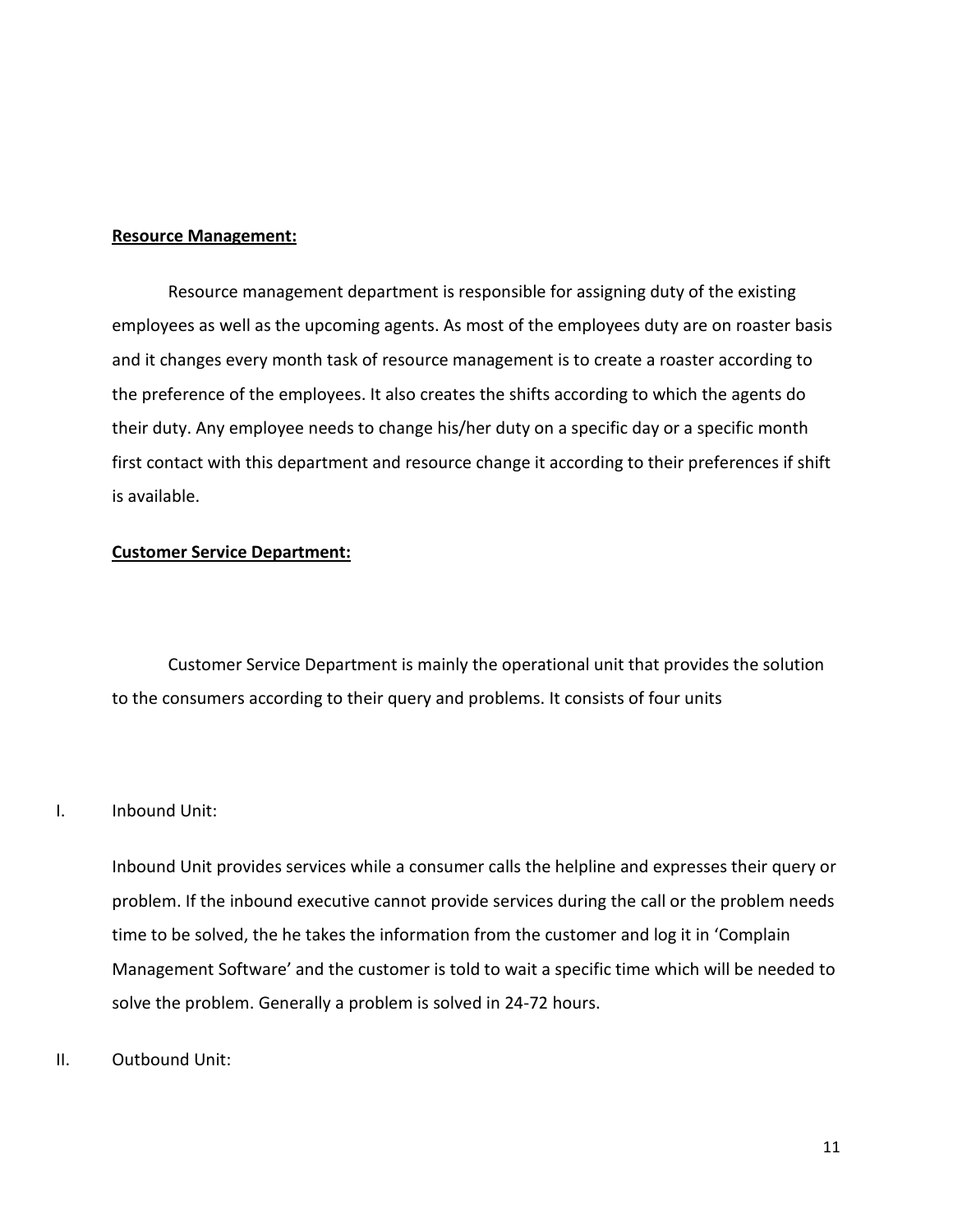Outbound Unit calls the customers to ask for the information needed. Or to update customers for any previous complain recorded by the customer. Outbound unit is also responsible to provide information for any recently released product.

#### III. International Roaming:

International Roaming department handle the problems of the consumers who currently are outside Bangladesh but still using Robi's services. Although it is a part of inbound unit it works as an autonomous unit and consists of agents which a specialist in International Roaming.

#### IV. Sms & email:

This department provides service through email and sms. An individual query by the customer is replied within 10 minutes.



Customer service unit inbound

#### **Quality Assurance:**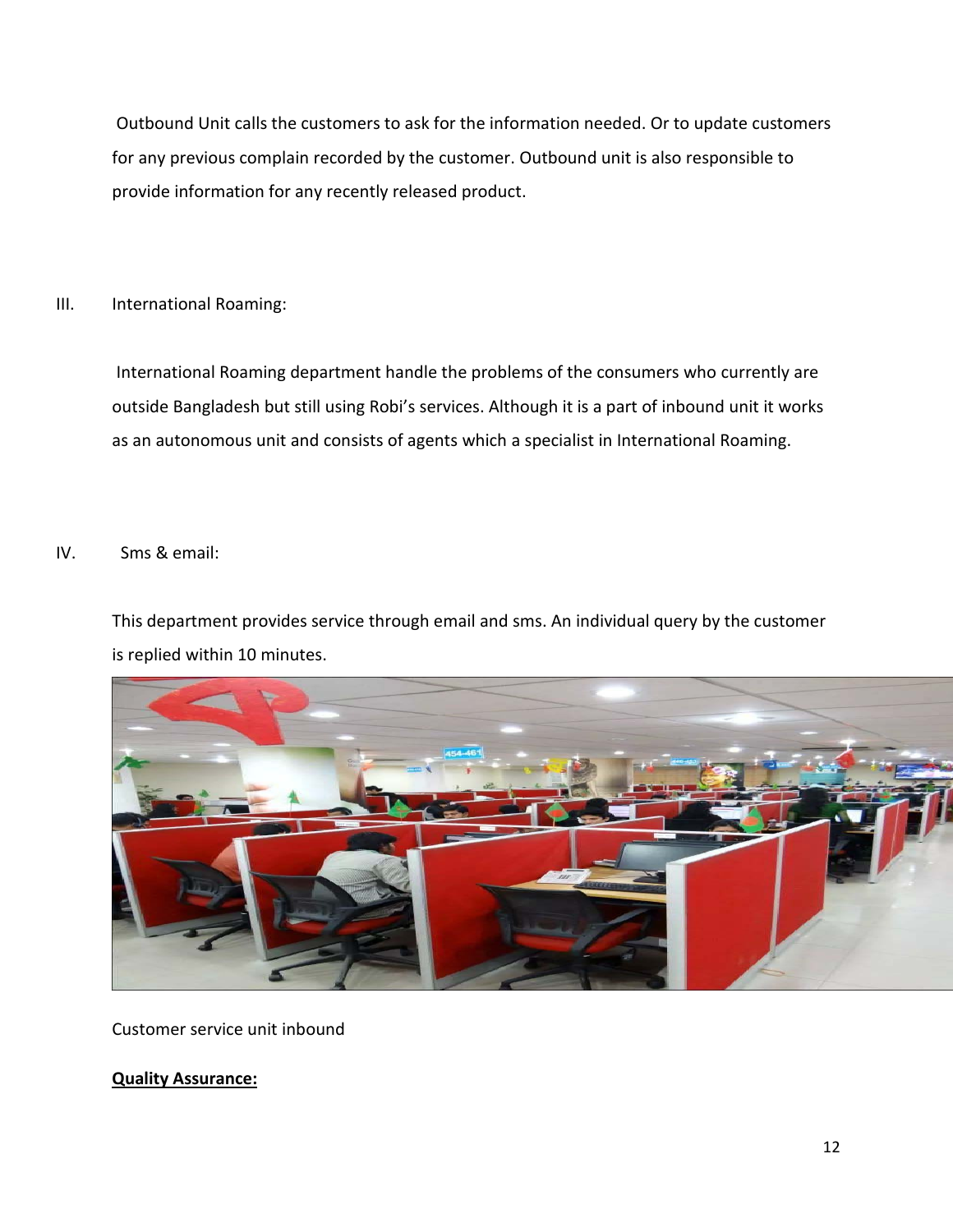Quality Assurance teams' objective is to make sure the service that is provided to the customers is up to the mark. They evaluate the calls of the agents, make ranking of the executives according to their score and list the executives who need training to improve their performance and send it to training team.

#### **Complain Management**:

Complain management is responsible to divide the complaints of the customers and solve it. If any problem cannot be solved by the complaint management team, they send it to the respective department to solve it and log it in CMS software so that the customer will get update about their problem.

#### **I.T. Department:**

I.T. Department's work is to make sure the overall network system working accordingly. They also maintain the computers, devices and software's that are needed to provide service to the consumers.

#### **Training Team:**

Training Team gives training to all newly recruited agents. They also train any existing employee who need update or training on any specific matter.

#### **CSR team:**

The purpose of CSR team is to perform the corporate social responsibility of Genex as an organization. This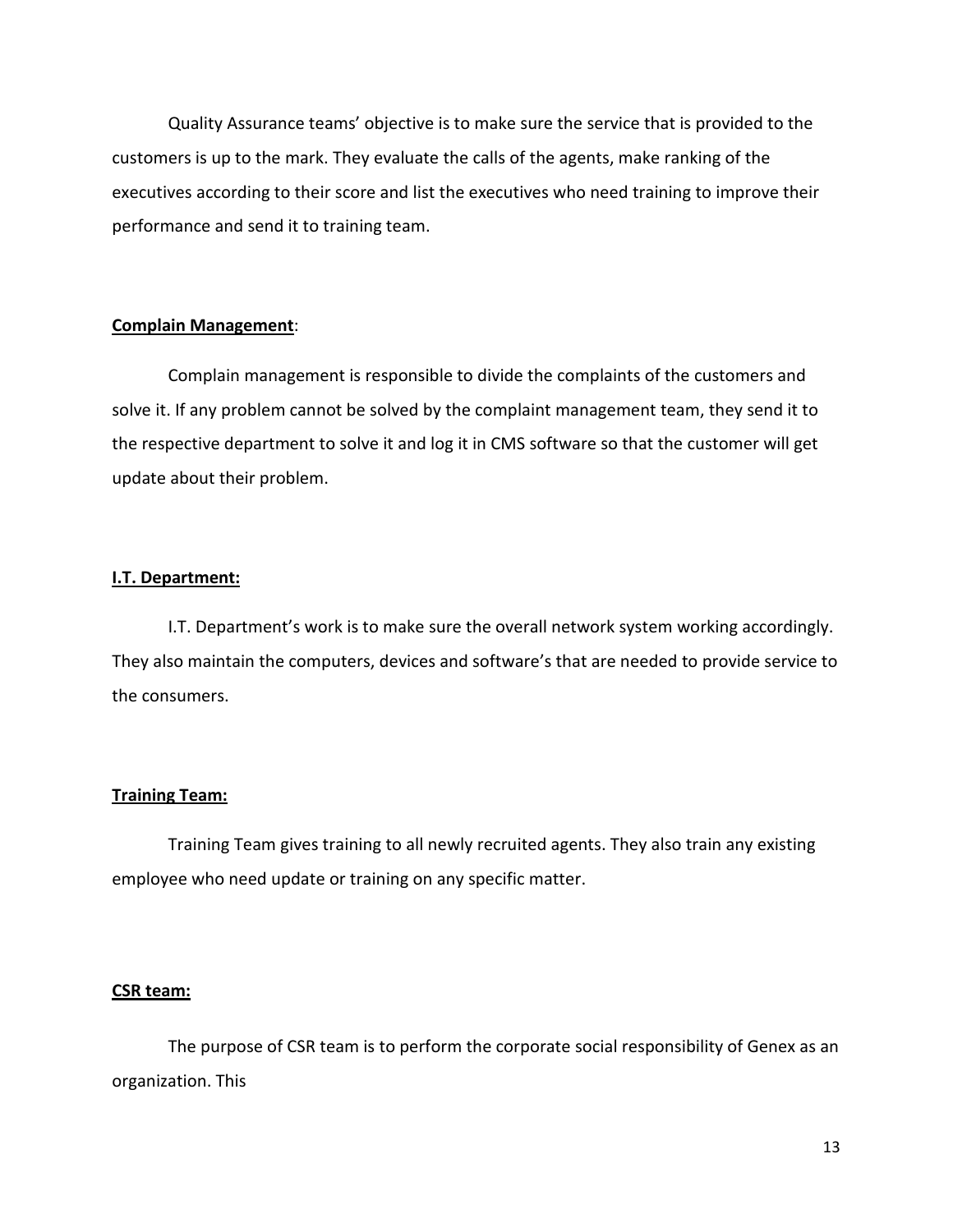#### **Administrative Department:**

Administrative Department controls the other entire departments and makes decision on how the service will be provided to consumers. They also make contact with the vendor for whom they are working, apply any instruction or changes that need to be done.



Admin department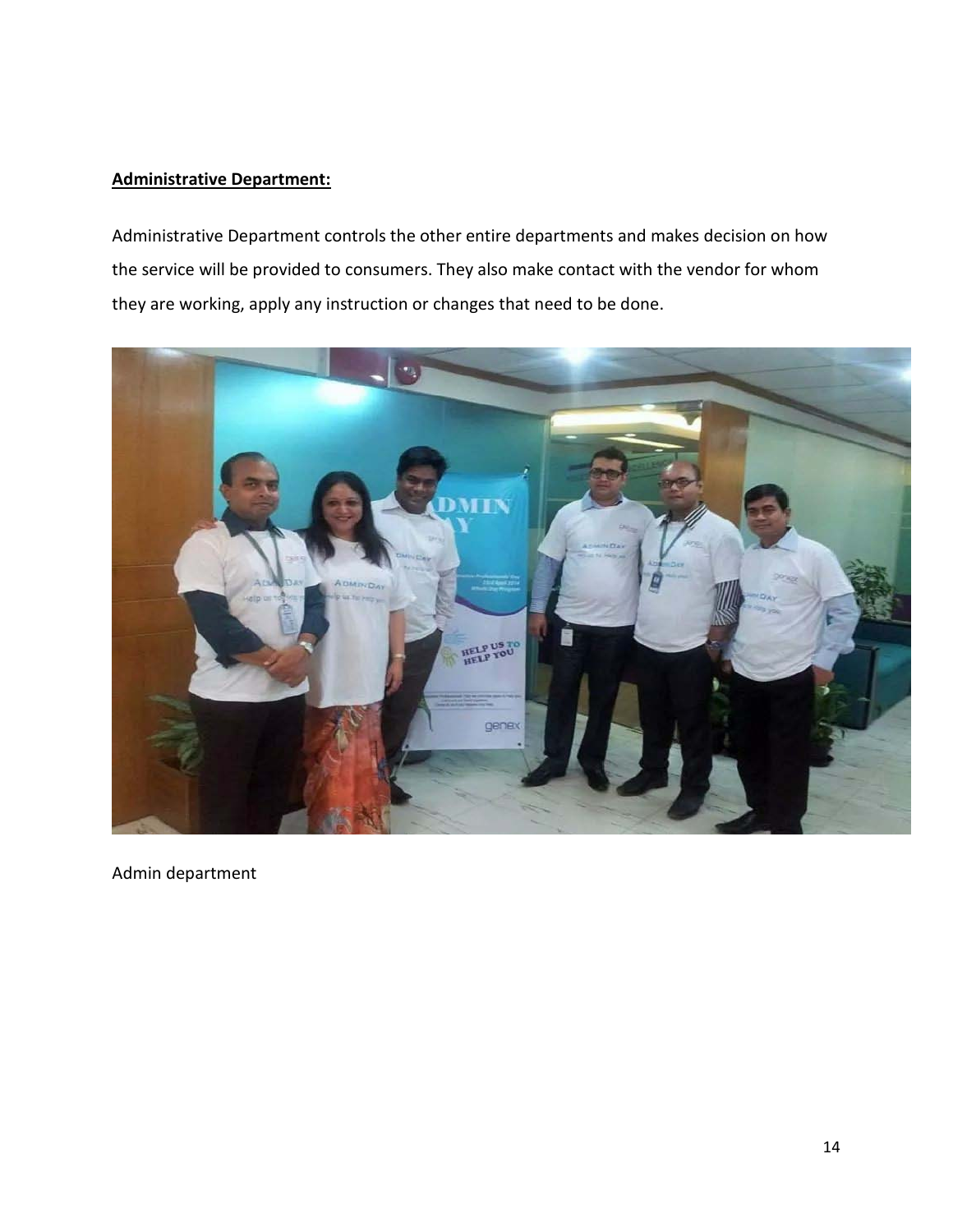## **Chapter 3: Job part**

I have been assigned to work as an intern in Genex Infosys Ltd. to complete my internship program. It was a part of my academic requirement in B.B.A. Duration of my internship period was 12 weeks. It started at April 9 2014 and ended at 7 july 2014. During my internship period I worked at customer service department at inbound unit. Although I have worked in other departments for some specific time. Now I am going to analyze my experience while working at Genex Infosys Ltd. as an intern.

### **Job responsibility:**

### **Inbound Team:**

My main responsibility was to provide solution to different types of consumer queries and provide solution to their problems. Customers seeking for help have some common queries about their SIM and service. Such as,

- The package they are in or the tariff they are being charged for their plan. Robi has more than ten prepaid packages and two post paid packages. Customers can migrate through these packages one time a day. They want to know the tariff of each package and how they can migrate to each one. Any users package can be change from executives end and I was assigned to change customers tariff plan upon their request.
- Internet related queries are the second most common reason to call the help line. Robi offers various ranges of packages in both 2g and 3.5g speed. Rate of these packages was complicated and most of the customer find it really difficult to turn it off after they activate it. As all of the packages are auto renewable and there is no short code to directly turn any internet package off, customers become really frustrated. Also users have to need to input a specific 'Robi internet" setting in their handset before they start using internet.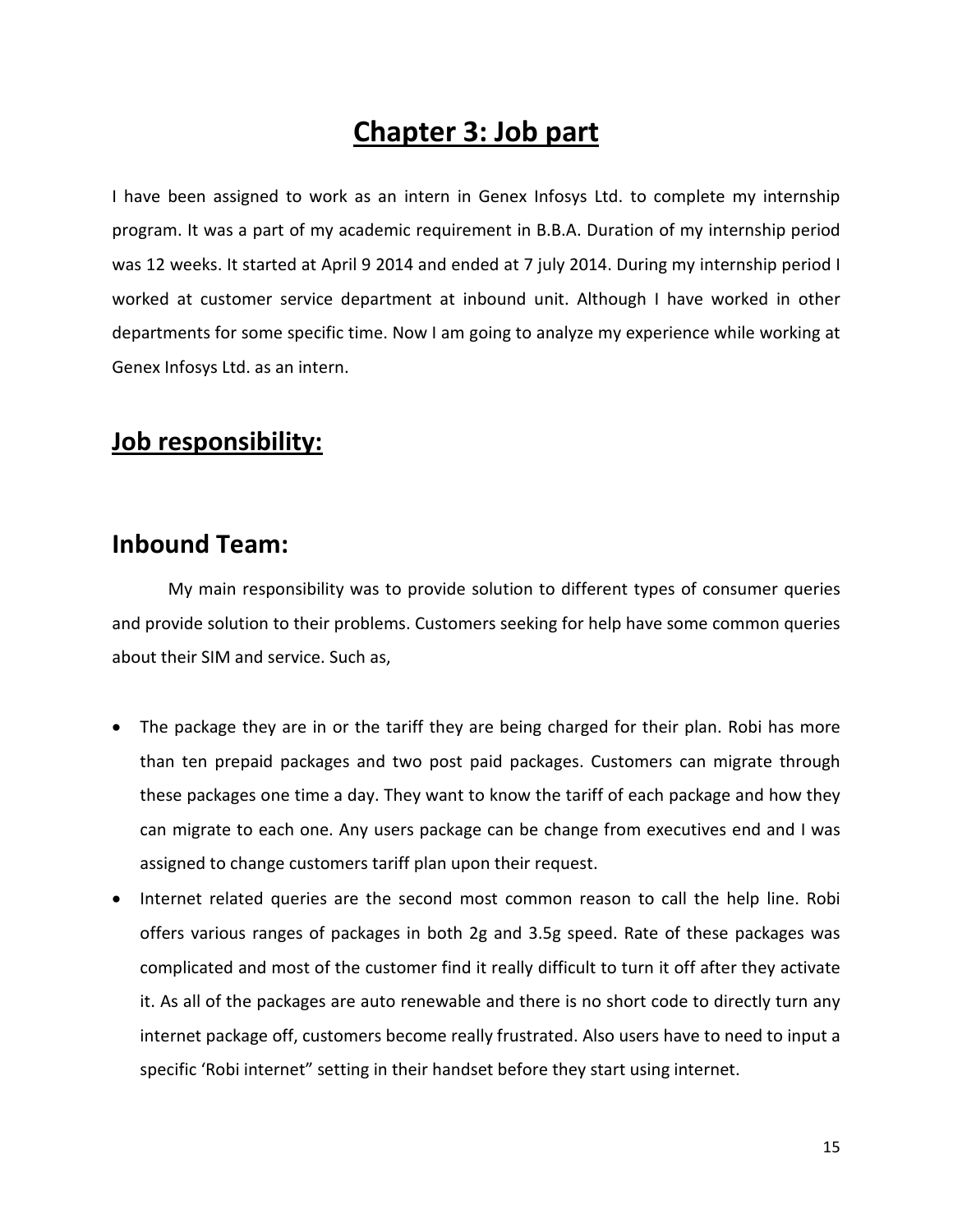- Overcharging is another common problem. It occurs due to technical or system error. I had to find out why customers have been overcharged and solve the problem. It the problem was not solvable from my end I had to transfer it to 'complain management unit' with all relative information and let the customer know the update.
- There are some VAS that is offered to customers along with their package. These value added services include FnF service which is very low call rate on some specific number, welcome tune service, Call Block service, Phonebook backup service, news update e.t.c. I had to explain the utility of these value added services and activate or deactivate these upon their request.
- Any new product is introduced to the customers over various types of media. Customers watching these promotion frequently helpline to know about that product. My responsibility was to explain those newly launched product's utility to the customers elaborately.

### **Other Responsibilities:**

Although my major responsibility was to provide solution to customer queries I had to do some others stuffs during my internship period. Those are:

- Calling customers to give them update about their previous complain and taking information about any resolved complain, whether it is still occurring or not.
- Help any newly recruited agents with information about the products and services. Train any specific agent with attachment and make them ready to provide service.
- As part of the CSR team I had to go to remote places with my team members to give financial and others supports to the poor and needy people.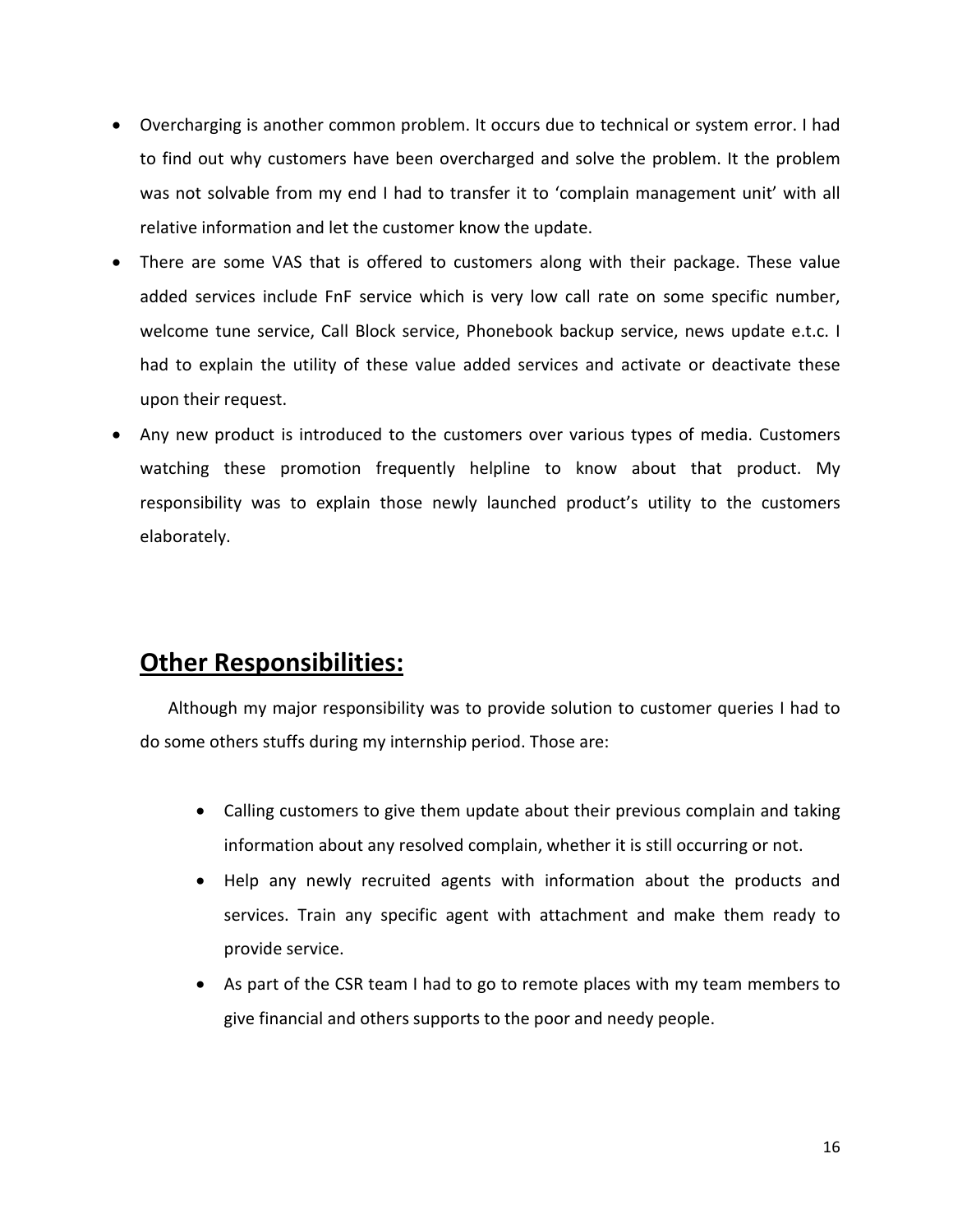



CSR activity

- I had to brief my team members about any instruction given by our Team Leader in absence of our co-team leader.
- Also I need to inform my team leader about various sorts of problems and difficulties our team members are having in absence of my co TL.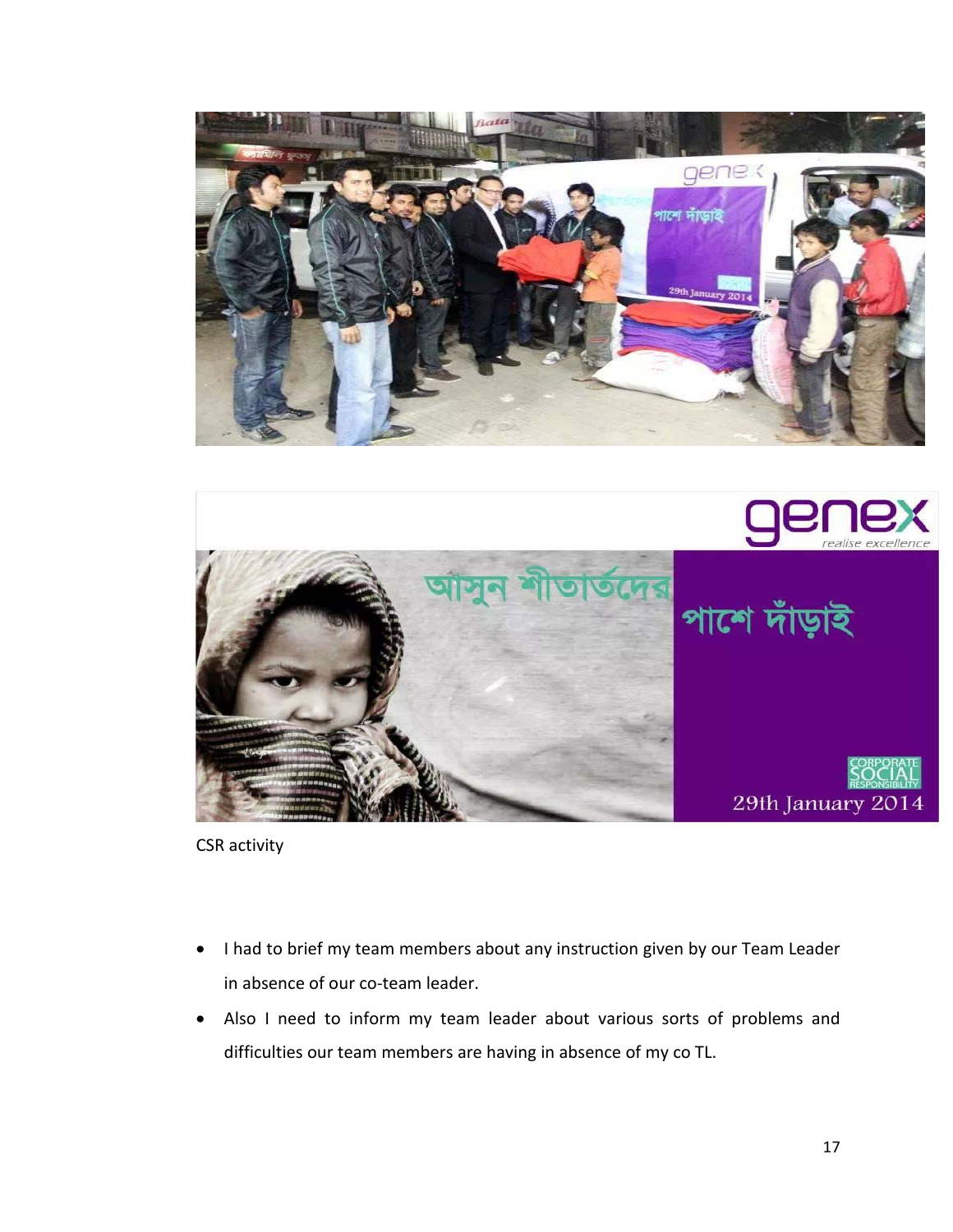• Each month there were some sort of recreational activities in our office to motivate employees and remove their fatigue. Specific employees of the office had been selected to organize these programs. I was a part of this group and organized various game tournaments and fairs during my internship program.



Pie festival

• There is a group called, "Unity for Revolution' which works like a trade union to make sure every right of the employees is being fulfilled properly. Being a part of that group my duty was to compile all information about these problems and communicate with the adminstarative department to solve these problems.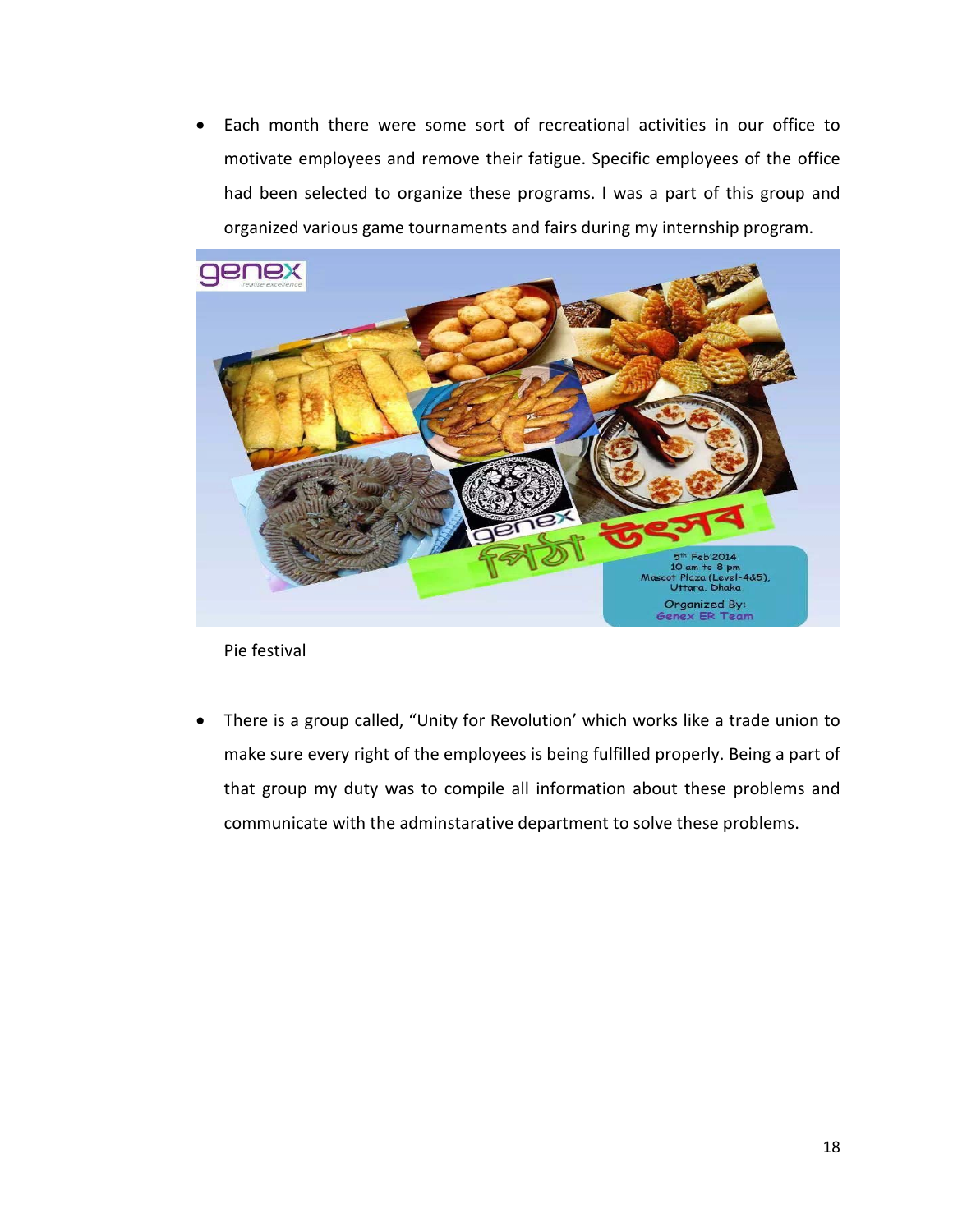

Meeting with Administrative department

# **Software's I used in Customer Service**

### Desktop Manager:

Mainly used by the inbound Agents to capture the duty time. Includes the information of the mobile number of the customer, how much time he waited for agent to receive his call. DM also provides information about employees total duty time and the category of service agent provided to the customer.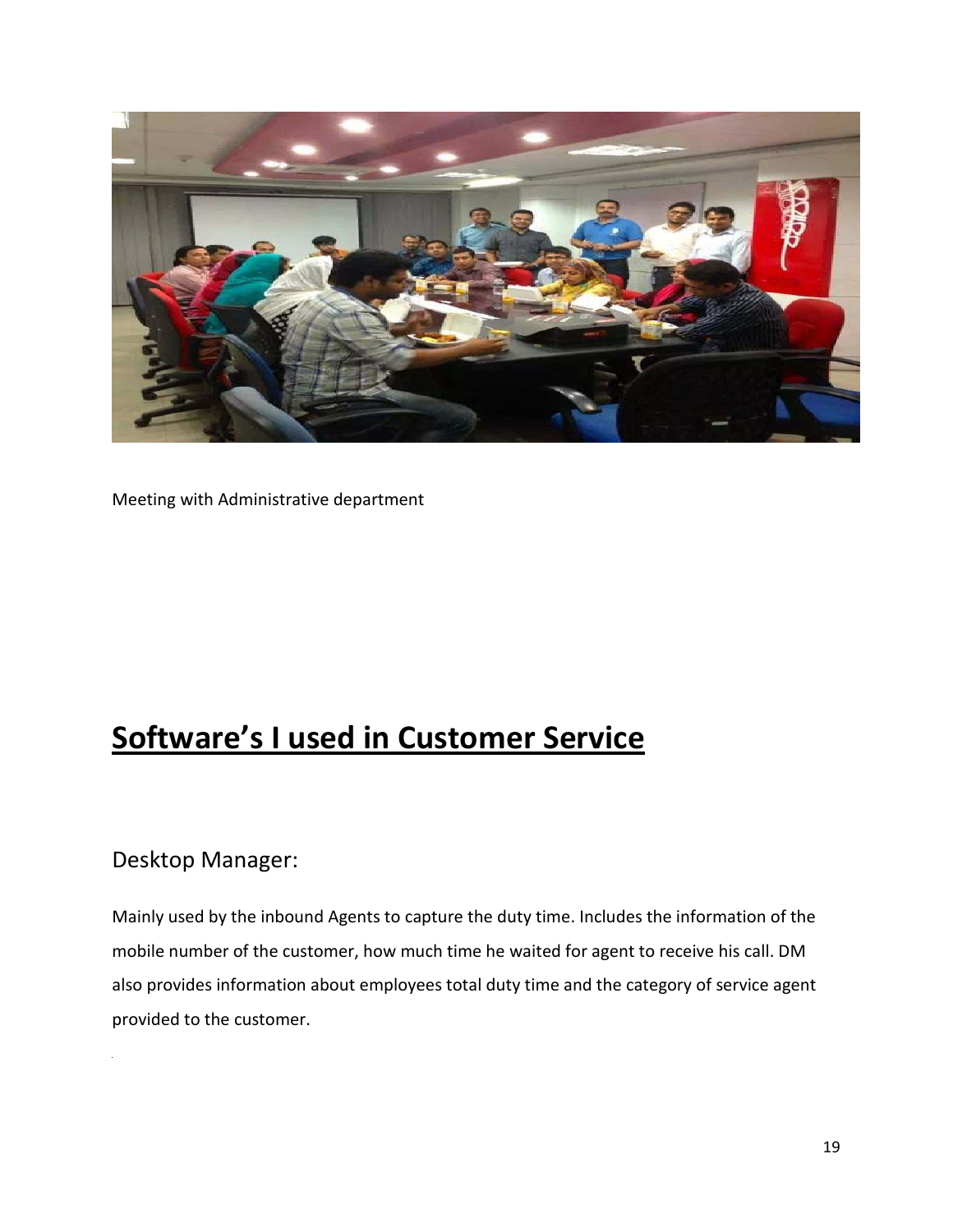| Robi Screen Pop<br><b>ZIDO</b>                                                                                         |                                     |                                                 |                                                                                                                                                                  | $\Sigma$<br>$\boxed{\square}$<br>$\equiv$                    |
|------------------------------------------------------------------------------------------------------------------------|-------------------------------------|-------------------------------------------------|------------------------------------------------------------------------------------------------------------------------------------------------------------------|--------------------------------------------------------------|
| 01895996418<br>Mobile Number<br>PrePaid                                                                                | <b>Account Status</b>               | Active                                          | SIM Serial Number<br>Frequency of Call During Last 48 hours<br>Number of Calls to IVR<br>Number of Calls to Agent                                                | 470021202<br>$^{\circ}$<br>$\circ$                           |
| SMS<br>PostPaid<br>Service Class<br>Balance<br>Tk.<br><b>Friends and Family</b>                                        | 19.8395                             | 区 DM-1<br>調<br>F <sub>3</sub><br>F <sub>2</sub> | <b>Activation Date</b><br><b>End Date of Active Period</b><br>$\mathbf{x}$<br>است<br>$\equiv$<br>Period<br>E<br>eriod<br>F <sub>8</sub><br>F10<br>F <sub>5</sub> | 3/5/2013 11:51:27 AM<br>20/7/2014<br>18/10/2014<br>16/1/2015 |
| Call Information<br><b>STEP</b><br>Time<br><b>Status</b><br>00:02:21<br>o<br>Talking<br>▶<br>٠<br>$\blacktriangleleft$ | Service Group<br>Prepaid_Bengali    | Name                                            | $\Sigma$<br>回<br>$\equiv$<br>Number<br>Time In Q<br>0:00:00<br>018<br>٠                                                                                          | Check FnF<br>×                                               |
| $\mathbb{R}$<br>虧<br>$\leftrightarrow$<br>F4<br>F <sub>5</sub><br>F <sub>6</sub><br>F <sub>2</sub><br>F <sub>3</sub>   | 칅<br>$\mathbf{R}$<br>F8<br>F7<br>F9 | IIIIII<br>$\mathbb{Z}^2$<br>F10<br>F11          | Clear                                                                                                                                                            | Check                                                        |
| an axiata company<br>ion Type                                                                                          | Replace main price plan package     |                                                 | Service Source                                                                                                                                                   | <b>BMP</b>                                                   |

### Complain Management Software:

Used by the executives to log the information about the customers or any type of complain given by him. A customer gets a track code each time a complaint is being submitted by his number. All previous complain under this number can be found in CMS. Each employee has their own id to log in to this software,

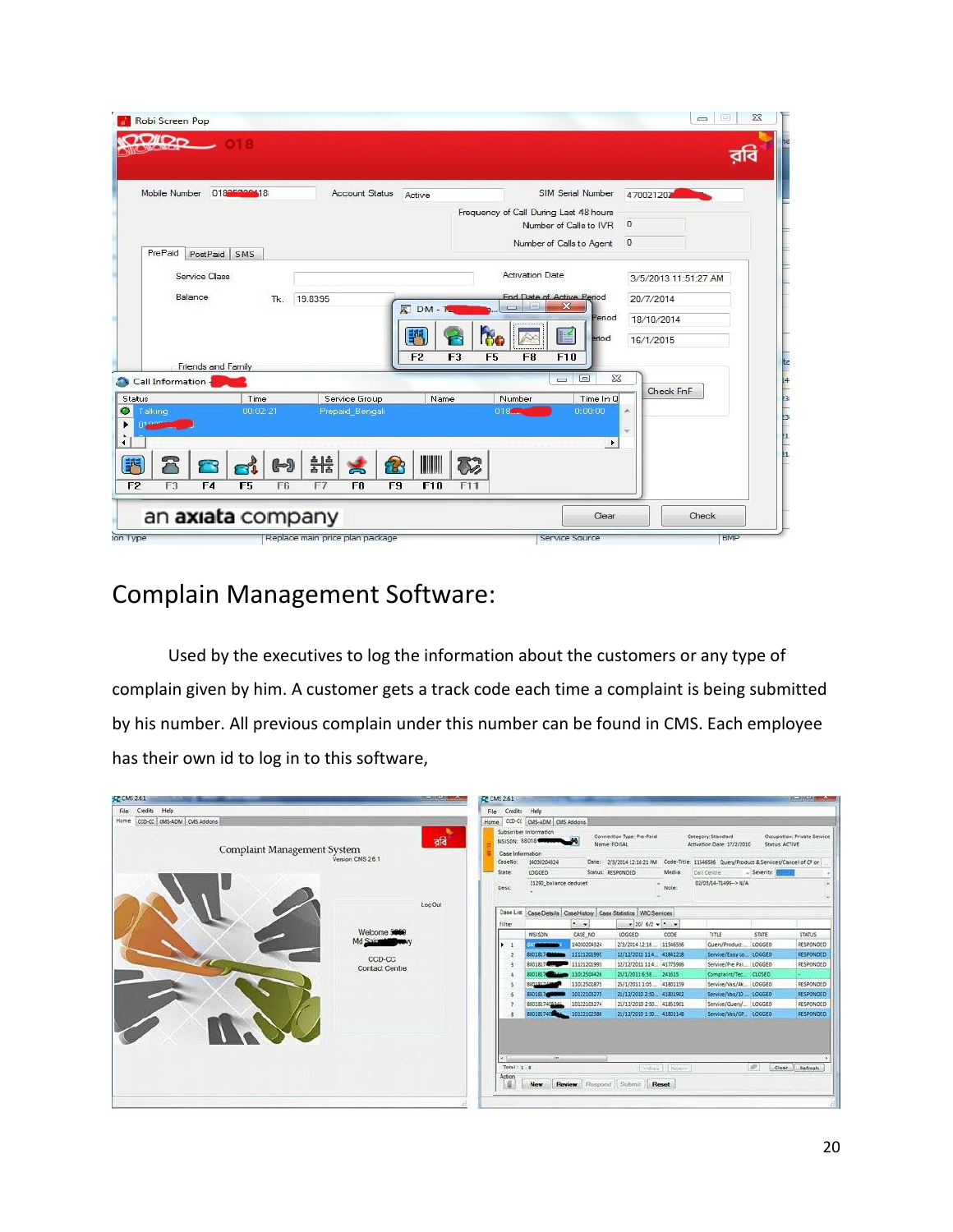### SMAP:

Smap is used to find out the information about a certain number. Total calls, internet usage, FnF numbers etc can be found in SMAP

| <b>ASLIMBROWSER</b> SMAP SimBrowser                                          | File Edit View Favorites Language Groups AutoLogin Tools Window Help                                                                                                                        |                                                                                                       |                     |              |              |            |                     |                          |                       |
|------------------------------------------------------------------------------|---------------------------------------------------------------------------------------------------------------------------------------------------------------------------------------------|-------------------------------------------------------------------------------------------------------|---------------------|--------------|--------------|------------|---------------------|--------------------------|-----------------------|
| http://10.16.22.99:8680/frameset/frameset.action                             |                                                                                                                                                                                             |                                                                                                       |                     |              |              |            |                     |                          | $\cdot$ $\rightarrow$ |
|                                                                              | 3 Search results : x 3 Welcome to Analytics., x 3 SMAP x 3 PIRST LEVEL SUPPORT x 3 Prepaid Ibemized Bill x 3 CCI::xDS2OVE Services x 3 2 InstantLink Provisioning Clent x 3 Customer Care x |                                                                                                       |                     |              |              |            |                     |                          |                       |
| <b>SMAP</b>                                                                  |                                                                                                                                                                                             |                                                                                                       |                     |              |              |            |                     | O that Art Other E-treat |                       |
| SUser name: 12022                                                            | TD:T2022 · Individual                                                                                                                                                                       |                                                                                                       |                     |              |              |            |                     |                          |                       |
| <b>E</b> Query                                                               |                                                                                                                                                                                             | O Current Mobile Number 1851014744    Q Input a New Mobile Number    Q Refresh Subscriber Information | <b>TEL: 49-110</b>  |              |              |            |                     |                          |                       |
|                                                                              |                                                                                                                                                                                             |                                                                                                       |                     |              |              |            |                     |                          |                       |
|                                                                              | Customer Information                                                                                                                                                                        | Subscriber Information<br>Account Information                                                         | Balance Record List | Service List | Product List | <b>CUG</b> | Accumulative Amount |                          |                       |
| · Subscribe and Unsubscribe                                                  | Name                                                                                                                                                                                        | 590k                                                                                                  |                     | Gender       |              |            | Default             |                          |                       |
| * Main Product Switch                                                        | Level                                                                                                                                                                                       | 0)Default                                                                                             |                     | Status       |              |            |                     |                          |                       |
| II Subscriber<br><b>II</b> Product and Service<br>. FN<br><b>II</b> Recharge | Country                                                                                                                                                                                     |                                                                                                       |                     | Native Place |              |            |                     |                          | ÷                     |

### WFM Work Station:

WFM is used to view and change the schedule of genex executives. Executives also bid for their preferable shifts for the upcoming months in WFM.

|                                                                  | <b>Qenex</b><br><b><i><u>Address State Addressed and</u></i></b>                               |                                                                                                                                                                                                                                                                                                                                      | Logout   Me Preferences   Help | <b>NICE ILX WFM Agent W</b> |
|------------------------------------------------------------------|------------------------------------------------------------------------------------------------|--------------------------------------------------------------------------------------------------------------------------------------------------------------------------------------------------------------------------------------------------------------------------------------------------------------------------------------|--------------------------------|-----------------------------|
|                                                                  |                                                                                                |                                                                                                                                                                                                                                                                                                                                      |                                | <b>Hitle Anik Hossair</b>   |
| ٥<br><b>Historic</b>                                             | Home<br><b>Alerts</b>                                                                          | Today is Saturday, June 21, 2014                                                                                                                                                                                                                                                                                                     |                                |                             |
| $^{\circ}$<br>$\frac{9}{10}$<br><b>Units Views</b><br><b>TEX</b> | CC 5/21/14<br>J5/21/14<br>$-5/21/14$<br>$-5/22/14$<br>$-5/22/14$<br>٠<br>Adinowledge Alerts    | My schedule for today:<br>Hide<br>$\sim$<br>08:00 PM - 09:40 PM<br>Avava<br>09:40 PM - 09:50 PM<br>Break<br>E3<br>Avaya<br>09:50 PM - 10:40 PM A<br>e<br>Break<br>10:40 PM - 10:50 PM A<br>$\epsilon$<br>10:50 PM - 11:40 PM A<br>Avaya<br>٠<br>11:40 PM - 11:50 PM A<br>Break<br>$\mathfrak{c}_3$<br>Avaya<br>11:50 PM - 01:00 AM A |                                |                             |
|                                                                  | Information<br>Current Scheduled Activity:<br>Unscheduled<br>Next Scheduled Activity:<br>Avava | > Open the ScheduleViewer<br>My schedule for this week:<br>Hide<br>Sun 6/15/14 Mon 6/16/14 Tue 6/17/14 Wed 6/18/14<br>Sat 6/21/14<br>Thu 6/19/14 Fri 6/20/14<br>OFF<br>OFF<br>OFF<br>OFF<br>OFF<br>OFF<br>08:00 PM<br>01:00 AM                                                                                                       |                                |                             |
|                                                                  | 8:00 PM - 9:40 PM<br>Schedules Released:<br>$4/1/14 - 7/5/14$                                  | > Open the ScheduleViewer<br>My schedule for next week:<br>Hide                                                                                                                                                                                                                                                                      |                                |                             |
| <b>A NEW CORPORA</b>                                             | Schedules Last Modified:<br>6/20/14 4:30:22 PM<br>Page last refreshed:<br>$6/21/14$ 7:14 AM    | 5un 6/22/14 Mon 6/23/14 Tue 6/24/14 Wed 6/25/14 Thu 6/26/14 Fri 6/27/14 Sat 6/28/14<br>OFF<br>09:00 AM<br>08:00 PM<br>OFF<br>09:00 AM<br>09:00 AM<br>09:00 AM<br>04:00 PM<br>04:00 PM<br>04:00 PM<br>04:00 PM<br>01:00 AM                                                                                                            |                                |                             |
|                                                                  | (BDT)                                                                                          | > Open the ScheduleViewer<br>My current statistics for today:<br>Hide                                                                                                                                                                                                                                                                |                                |                             |
|                                                                  |                                                                                                | No data available<br>Open the<br>StatsViewer                                                                                                                                                                                                                                                                                         |                                |                             |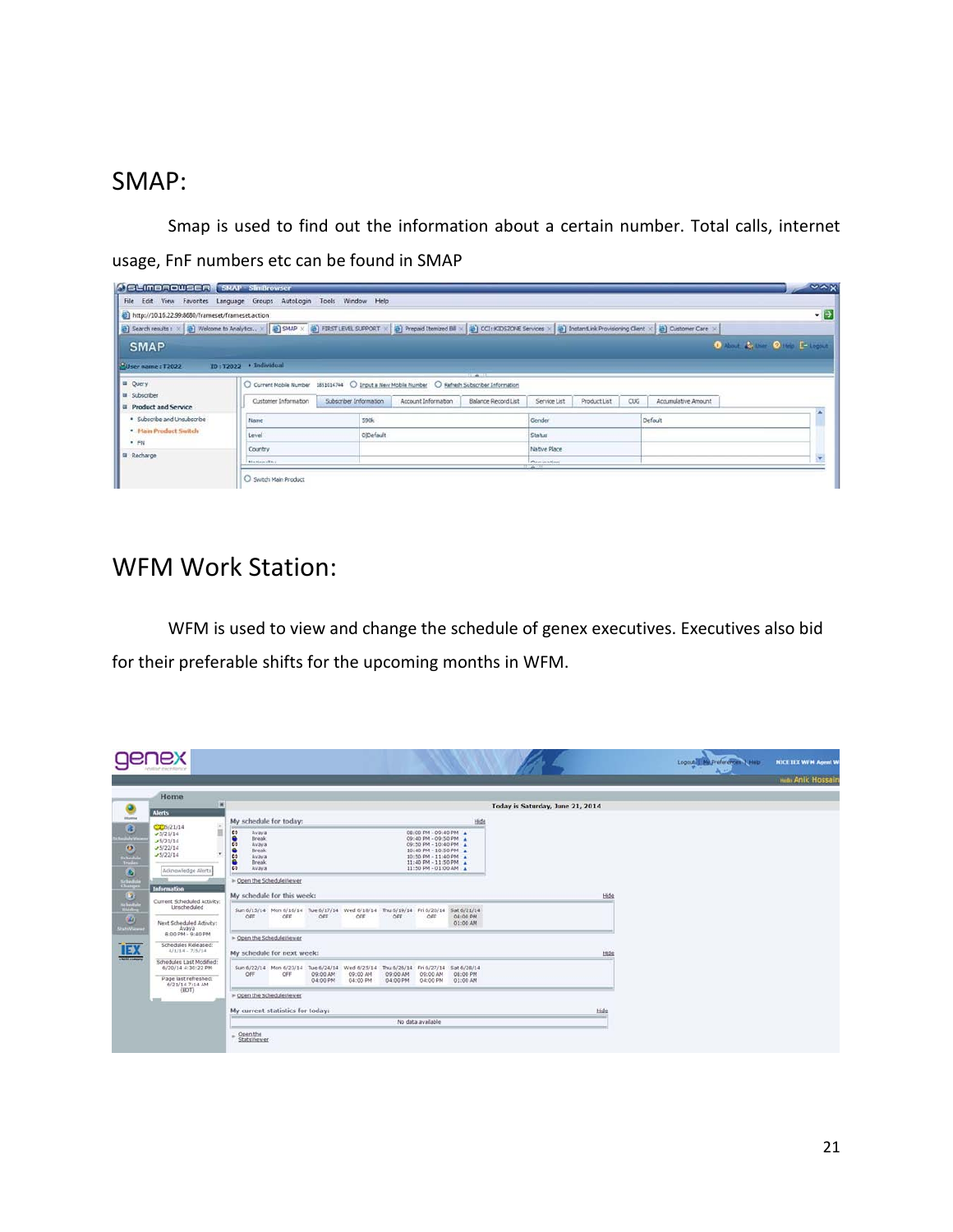# **Swat Analysis**

SWOT is a way for finding the basic internal Strength and Weakness of the firm and the external Opportunity and Threat the firm may face. Thus, considering Genex Infosys Ltd. as a business organization its strength, weakness, opportunity and threats will be as follows:

| <b>Strength</b>                             | <b>Weakness</b>                                 |
|---------------------------------------------|-------------------------------------------------|
|                                             |                                                 |
| The company has earned customer loyalty     | Employee dissatisfaction                        |
| Youth and hardworking workforce             | Control from Robi                               |
| Good relationship with the customers        | Negative perception about 3 <sup>rd</sup> party |
| friendly and comfortable<br>working<br>Very |                                                 |
| environment                                 |                                                 |
| Experienced in BPO market                   |                                                 |
|                                             |                                                 |
|                                             |                                                 |
| <b>Opportunities</b>                        | <b>Threats</b>                                  |
|                                             |                                                 |
| Growing market                              | New competition in the market                   |
| Become market leader                        | Political instability                           |
|                                             | Government Plan and regulation                  |
|                                             | Fear of termination                             |
|                                             |                                                 |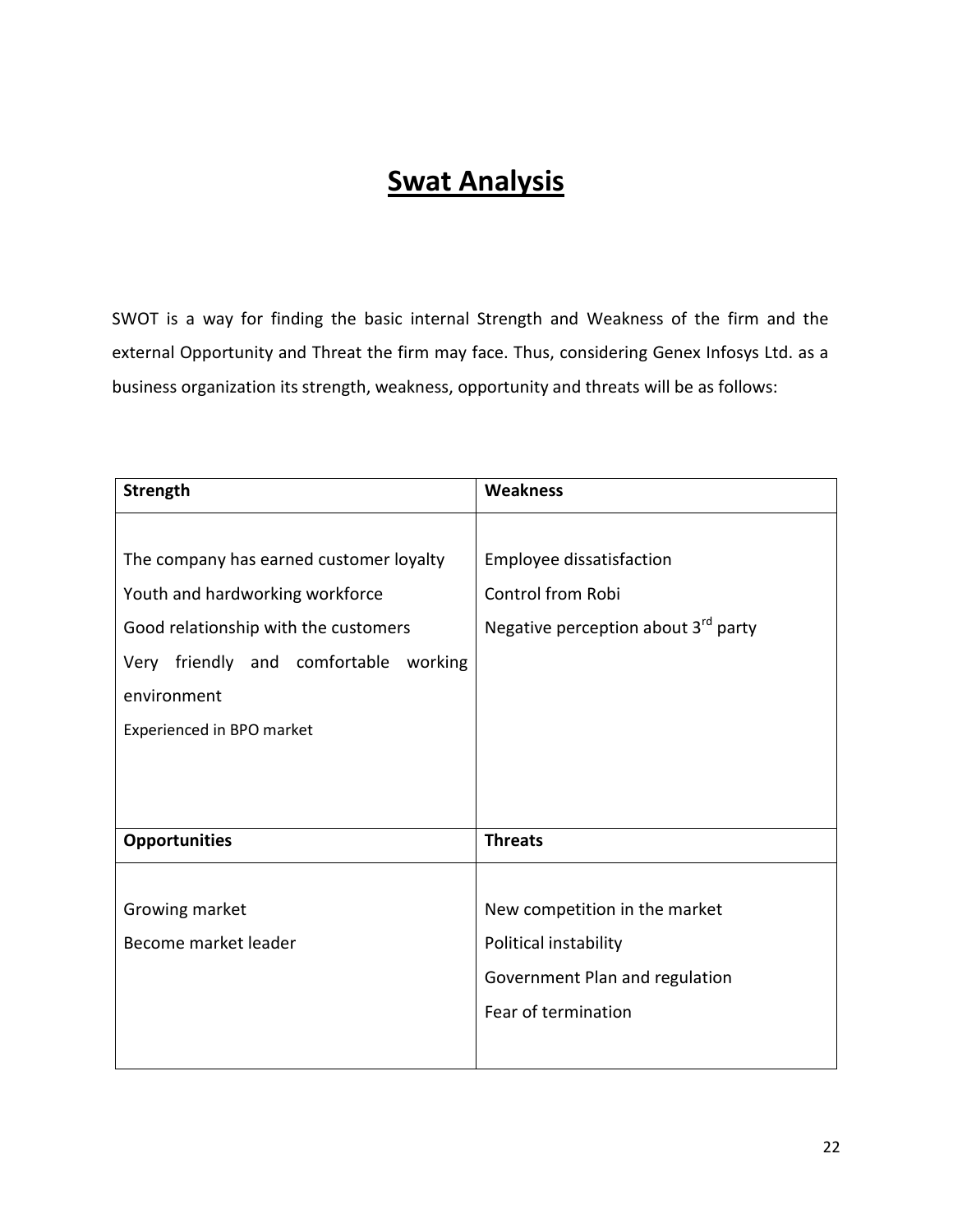## **Major findings while working at Genex**

Relation between the top level management and others employees is not so good. There is lack of trust between them. It was the main reason of two strikes within 1.5 year.

Salary level is not up to the mark for new employees. It is far below than the other companies are offering.

Employees do not get their preferable roster occasionally. As most of the employees are part timer; it creates huge dissatisfaction.

Software related problem is a common issue while providing services. A number of softwares are used simultaneously while providing service. Some times it takes huge time to show the result, even do not work at all.

Some times Customer Experience executives provide inadequate or wrong information to customers due to lack of knowledge.

Scarcity of available computer is another problem that bugs the employees frequently.

Transportation facility is not provided to every employee. Only on specific shifts employees get pick and drop. As the office is situated on the edge of the city it is really difficult for employees to come to office on due time.

No incentives or performance based payment. Employees get salary depending on the time they work. It does not influence them to improve their service level.

Customers do not get appropriate attention on calls.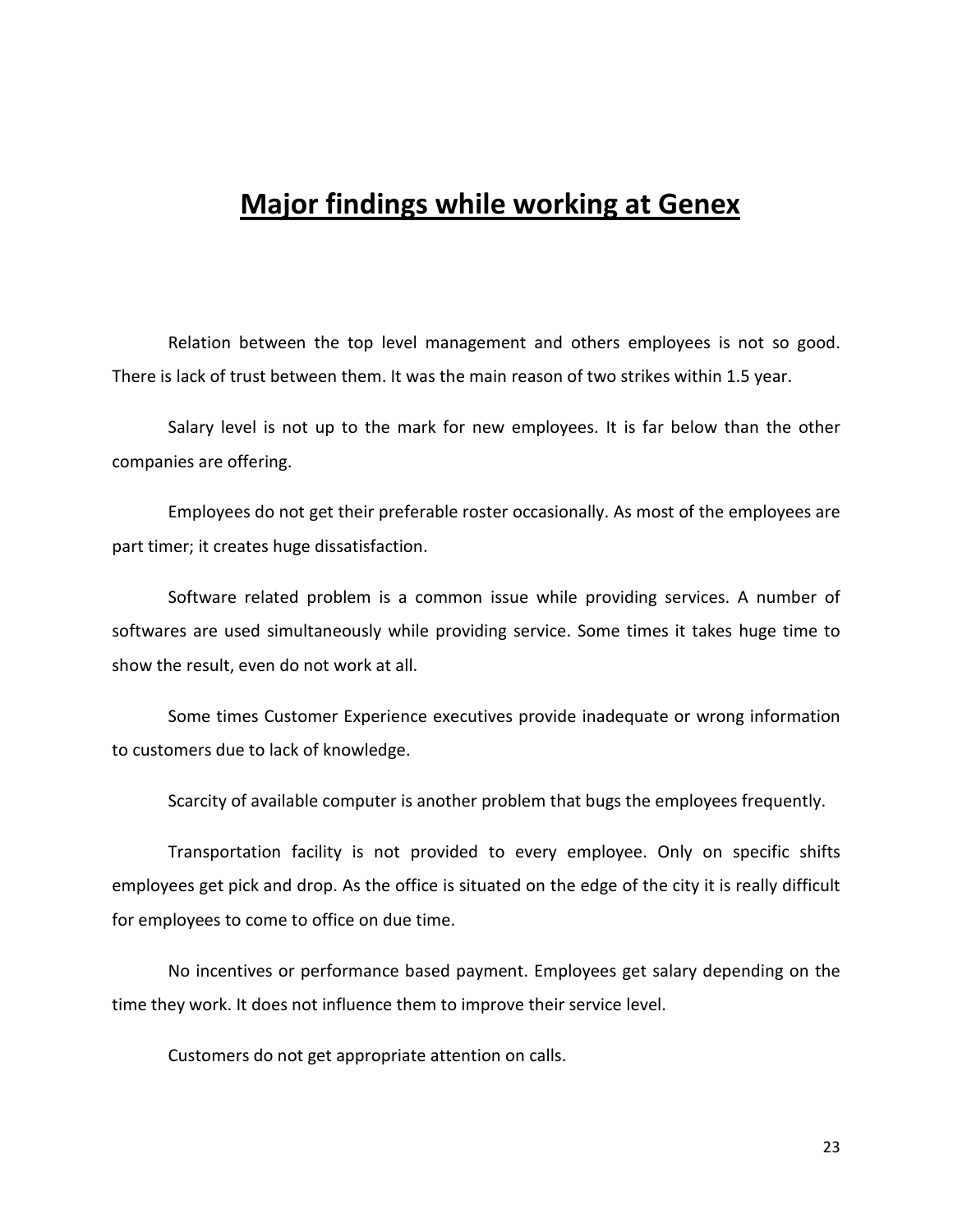Waiting in queue is a common problem for the customers. They often complain about waiting for too long.

Lack of headset in office is another major problem. Only 50% computers have headset and the rest have to provide service with old model receiver that is too much time consuming and difficult.

## **Recommendation**

This BPO market is too much competitive. So Genex should start strategic planning to increase its infrastructure. It also should build enough trained workforces to provide premium service and attract other clients. Some steps should be taken as early as possible for the betterment of current situation.

- Employees should be given enough and adequate training to improve their service level. Genex provides service to customers of Robi Axiata Ltd. As Robi is a telecom service provider almost each week they launch various new products. Customer
- Should increase salary structure into a standard level. Can also introduce performance based incentive. It will increase the competitiveness among employees as well as increase the service level.
- Genex should introduce some recreational activities to reduce fatigue level of the employees. As nature of this job is very boring and almost 90% of the employees are below 30 years age it is very important to keep them motivated to their work.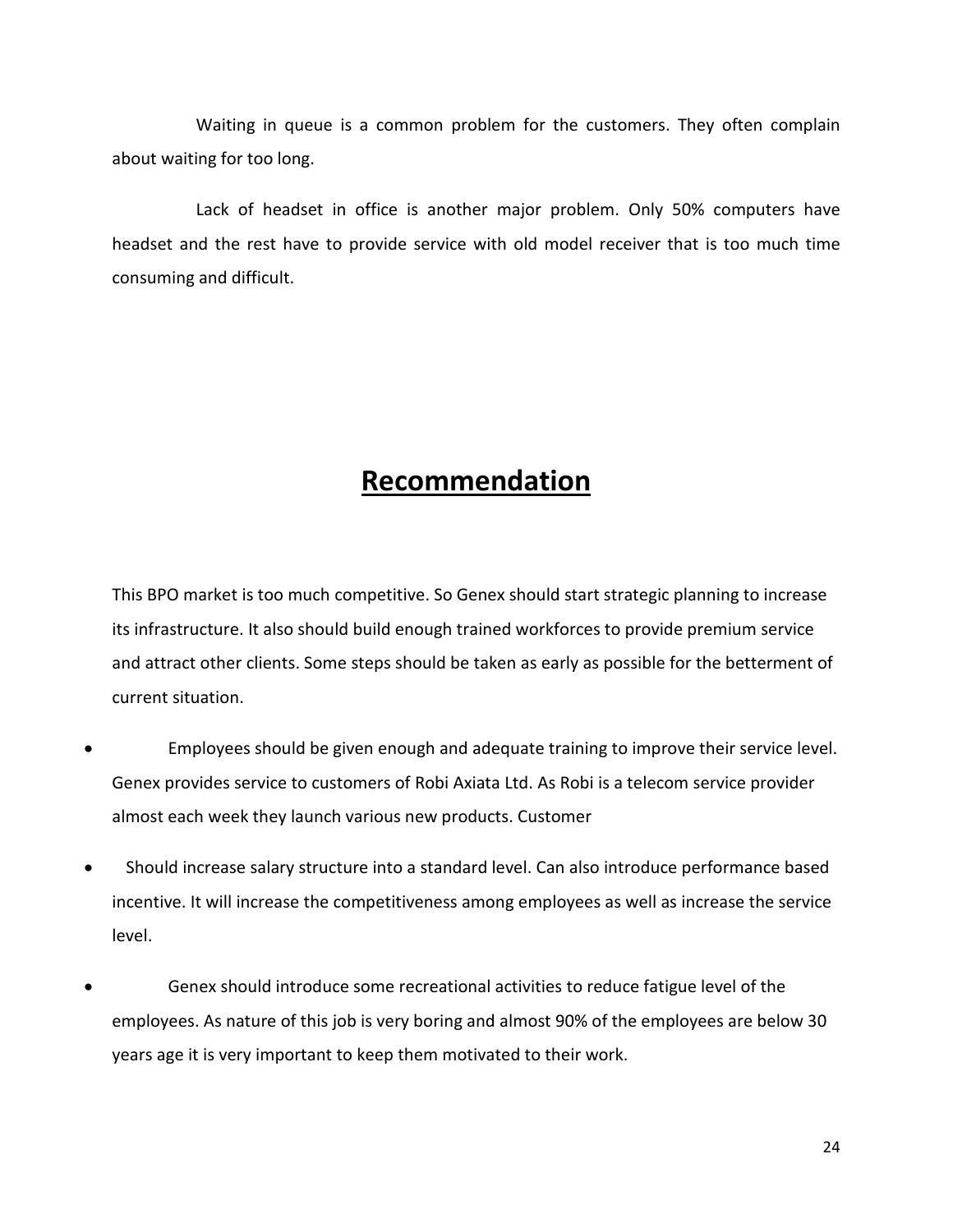- They should try to try to increase the number of employees providing service at same time. At present maximum 140 executive can log in to server and provide service same time and Queue in helpline is on average 2 minutes. If they can reduce this time it will create more customer satisfaction.
- Turn over rate is too high as most of the part time employees left the job after their graduation. If genex can build them in a way that they can join in management level it will reduce this rate.

# **Conclusion**

The BPO market in Bangladesh is rapidly growing. Bangladesh government has declared enough budgets in ICT sector and trying to make a policy that will help call centers get loan easily from the banks. If Genex Infosys Ltd. uses this opportunity to expand their market soon they will become the market leader in Bangladesh BPO industry. They should start strategic planning accordingly otherwise it will be really difficult for them to retain in this very competitive market.